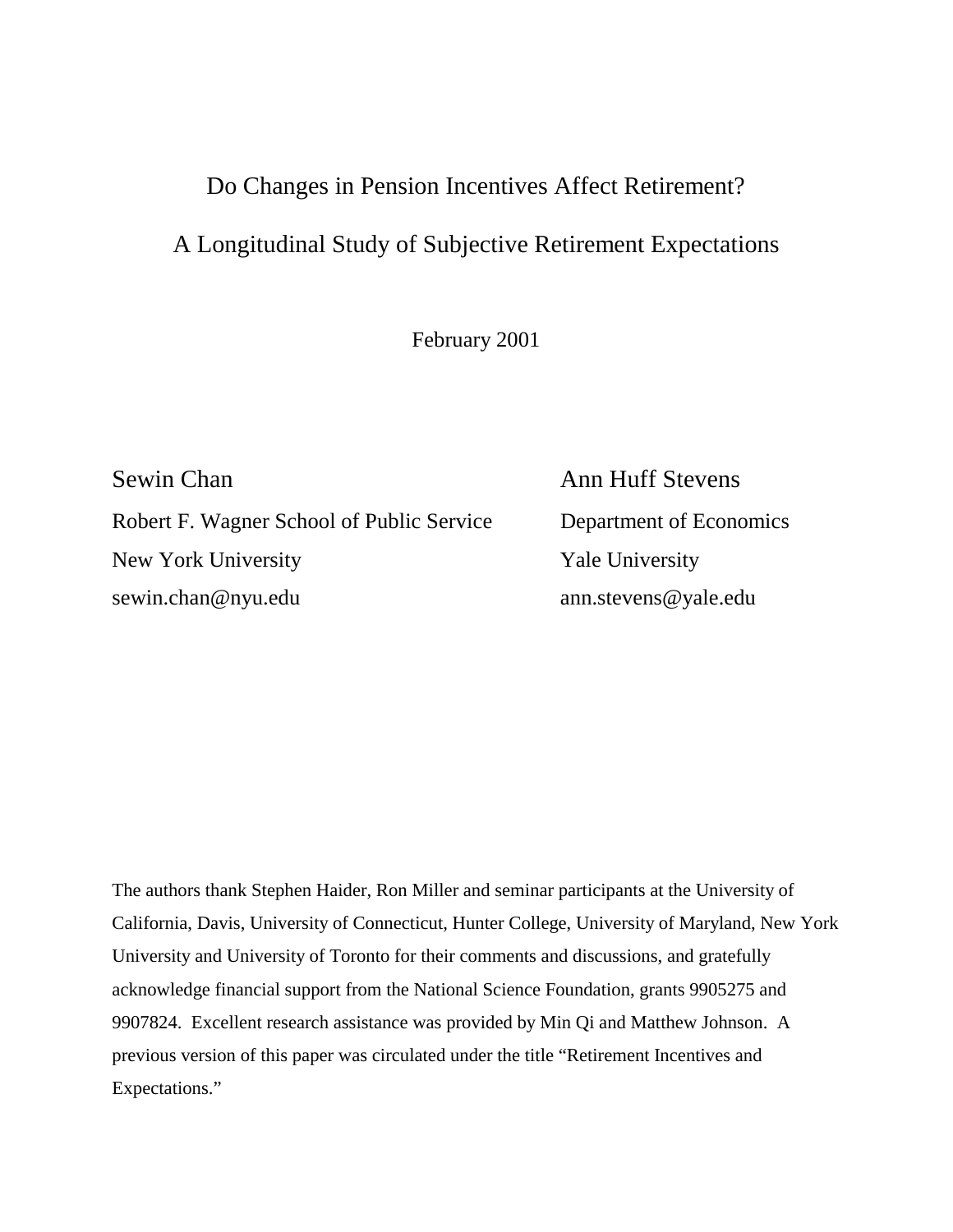# Do Changes in Pension Incentives Affect Retirement? A Longitudinal Study of Subjective Retirement Expectations

## Abstract

This paper investigates the responsiveness of individuals' retirement decisions to forwardlooking measures of pension accumulations. In contrast to previous research, we are able to use within-person variation in retirement incentives and control for unobserved heterogeneity in tastes for retirement that may be correlated with retirement incentives, by studying a panel of subjective retirement expectations. We find that the response to pension incentives estimated from fixed-effects regressions is at most half the magnitude of that estimated from similar OLS regressions. Our results suggest potentially large biases from the failure to control for unobserved heterogeneity in previous estimates of such relationships.

JEL classification: J2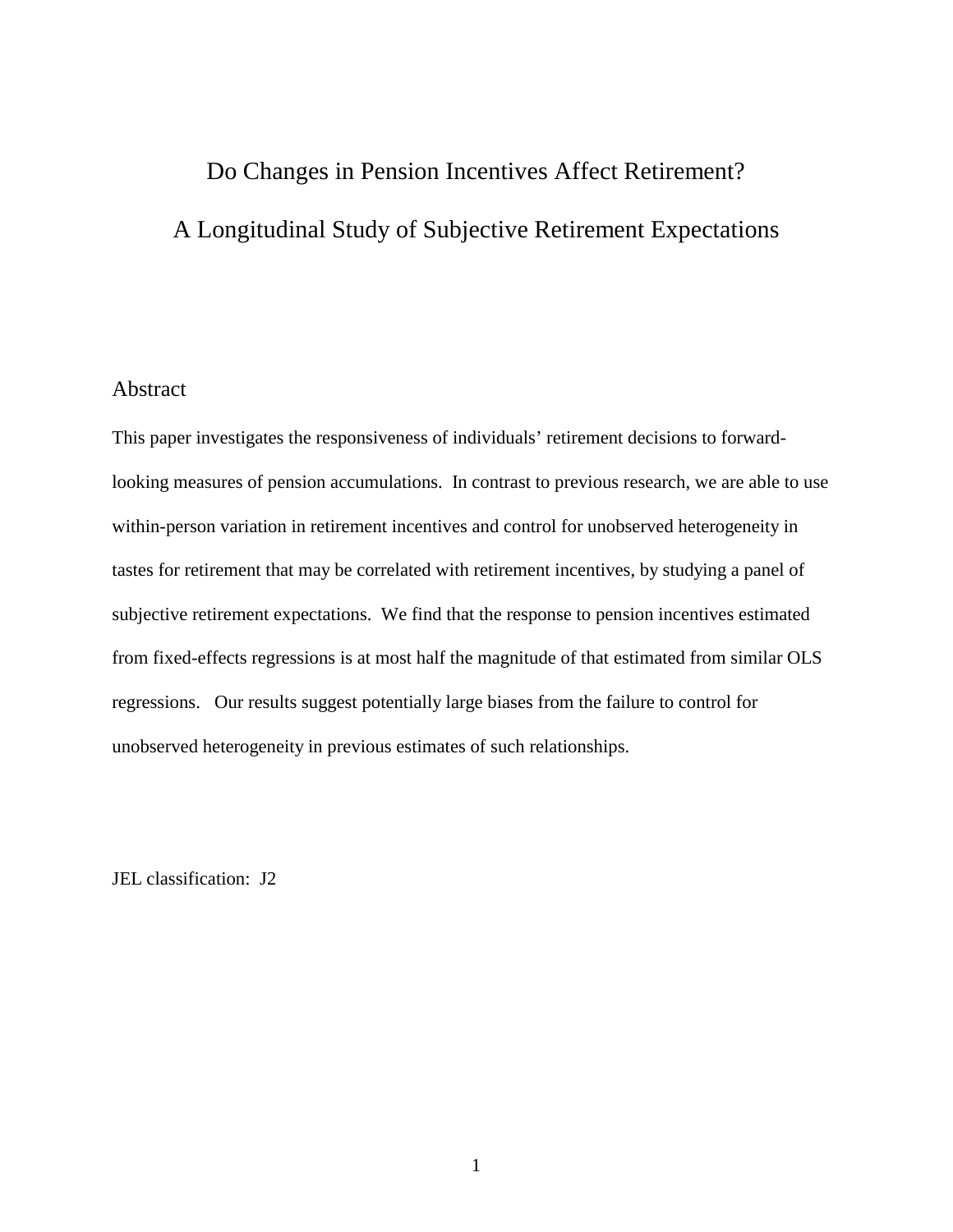## I. Introduction

 Understanding the determinants of retirement from the labor force is crucial for designing retirement programs and public policies that affect older individuals. While there has been much research in this area, virtually all of the existing empirical studies that use longitudinal data have relied heavily on cross-sectional variation in pension incentives, and have paid little attention to the possibility of unobserved heterogeneity in tastes for retirement that are correlated with both retirement behavior and pension incentives. This paper makes use of repeated observations of individuals' retirement expectations to investigate the effects of retirement incentives on those expectations, and to evaluate the robustness of the results to controls for unobserved heterogeneity. We find evidence of substantial biases in estimates of the effect of forwardlooking retirement incentives when there are no controls for unobserved heterogeneity. Thus, previous research may have substantially overstated the effects of retirement incentives on retirement behavior.

The retirement problem does not lend itself directly to approaches based on within-person variation because actual retirement (defined as a permanent exit from the labor force) will be observed only once. Thus, repeated observations of actual behavior will provide limited information about responses to *changes* in retirement incentives and may be subject to bias from unobserved heterogeneity in tastes for retirement. Factors that determine the nature of pension plans and Social Security benefits, such as employer choice and earnings history, are very likely to be correlated with labor force attachment, leading to an overstatement of the retirement response to incentives.

We are able to estimate the effect of incentives on retirement using within-person variation by examining a different dependent variable: individuals' subjective probabilities of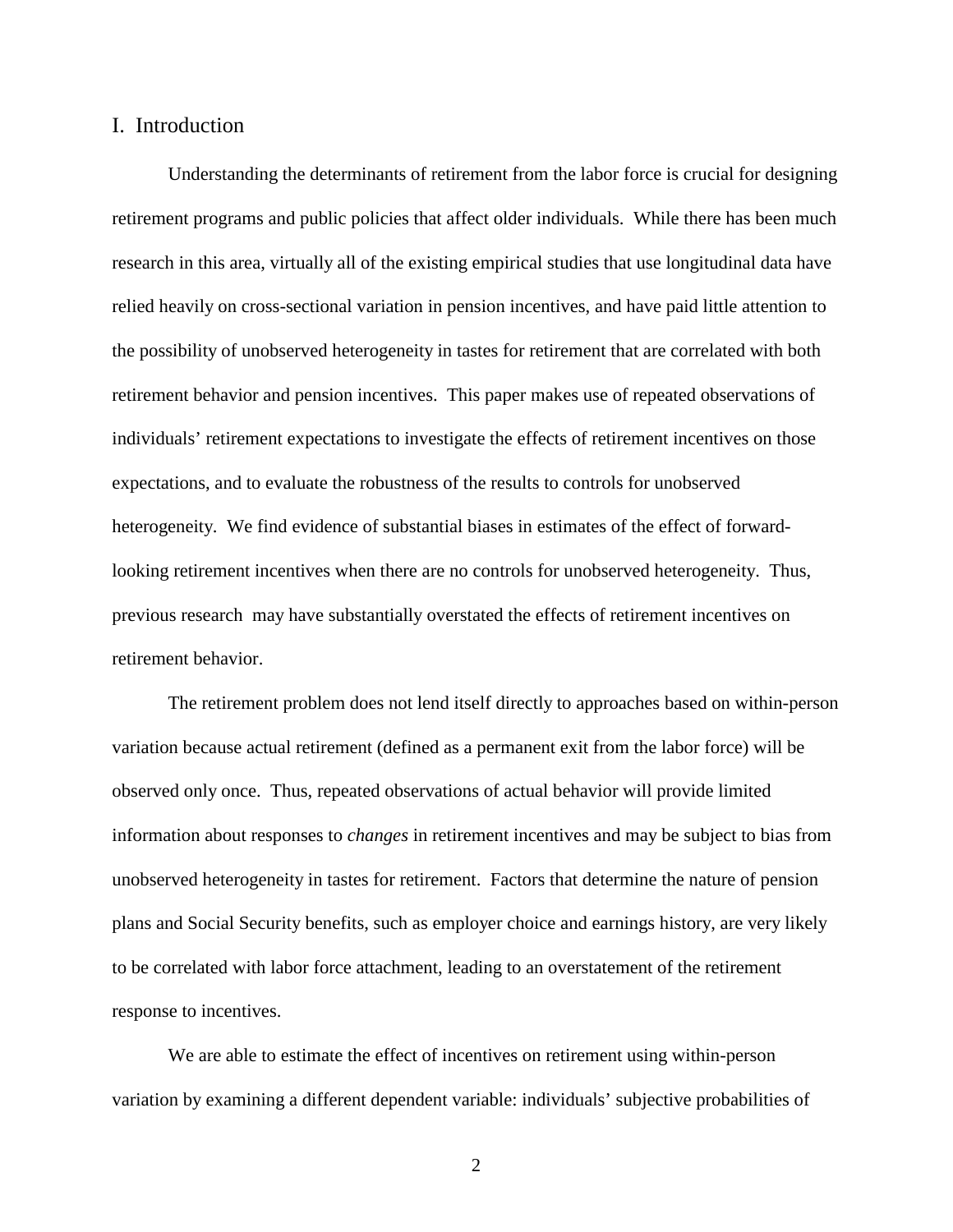continuing work beyond age 62, or beyond age 65, from a survey question in the Health and Retirement Study (HRS). The advantage of this measure is that we observe these subjective probabilities at up to three different dates. Thus, we can control for any fixed individual characteristics and learn much more about the updating of retirement plans in response to new information.

Most longitudinal studies of the effect of pension incentives on retirement behavior use cross-sectional variation as the main source of identification and ignore the likely correlation between pension incentives and tastes for retirement. Even studies that are supposedly based on time-varying incentives are often identified from the cross-section since there is little unanticipated within-person variation over time.

One exception is Krueger and Pischke (1992) who investigated the labor supply effect of Social Security using cohort analysis within an aggregate panel data set. Their source of withinperson variation comes from a natural experiment: a substantial and unanticipated decline in Social Security benefits for those born between 1917 and 1921 (the so-called notch generation), compared with otherwise identical individuals who were born before 1917. They find an insignificant relationship between Social Security wealth and labor force participation for the notch generation and their results suggest that previous measures of a large negative Social Security wealth effect were overestimated. Although they were not able to investigate the role of private pensions or other sources of wealth that affect the retirement decision, their general conclusion is consistent with findings in this paper.

Using more recent longitudinal data from the HRS, Coile and Gruber (2000) have tried to overcome the reliance on cross-sectional variation in retirement incentives by exploiting nonlinearities in the Social Security program rules as their main source of variation in Social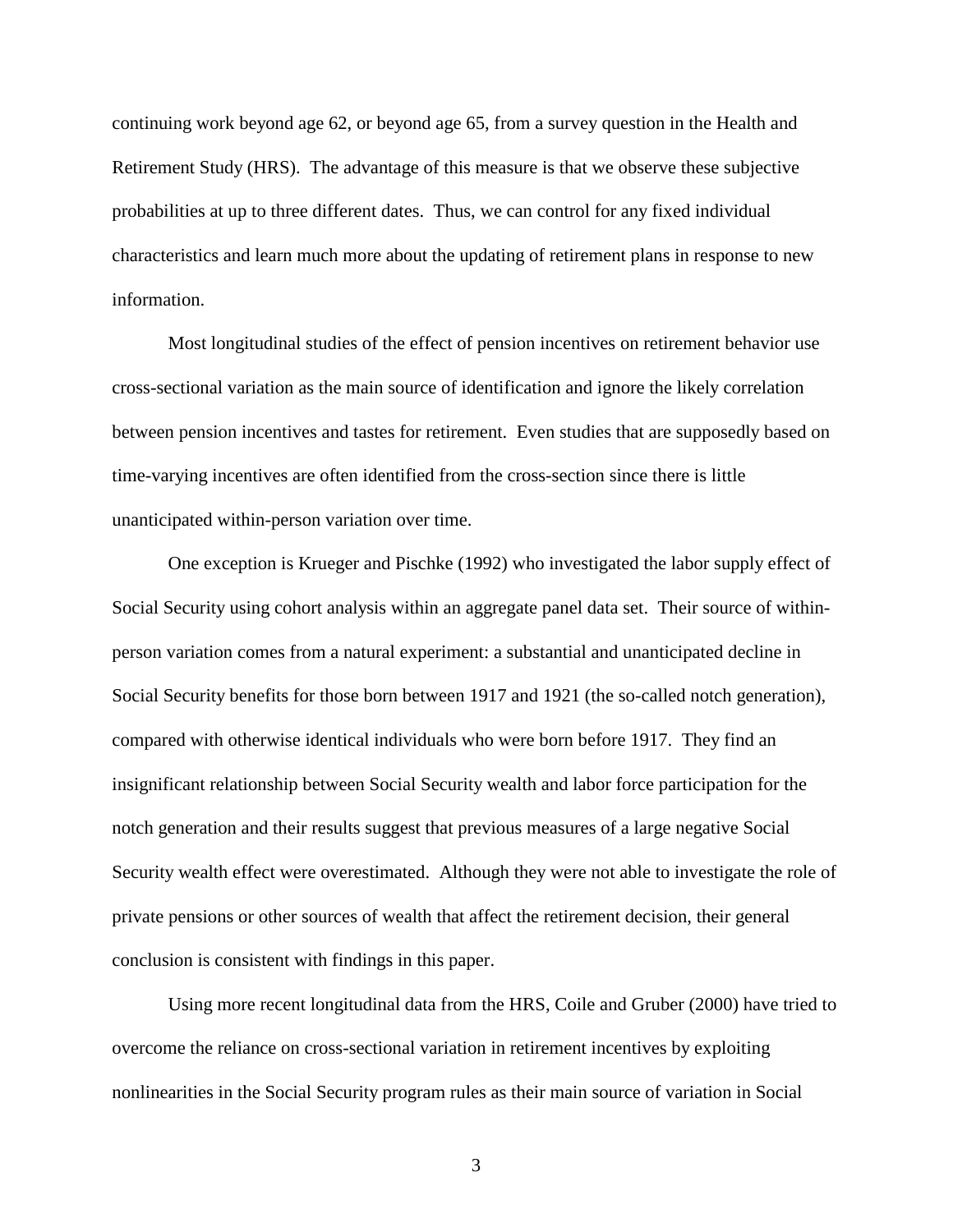Security wealth accumulation. This, they argue, isolates a source of variation in retirement income accumulation that is less subject to bias from omitted unobserved characteristics. However, they do not consider the analogous potential correlation arising from private pensions. If earnings (and thus Social Security benefits) are correlated with tastes for leisure or retirement, it also seems likely that private pension structures will be similarly correlated. Individuals with a preference for early retirement are more likely to seek out and remain with employers offering generous plans for early retirement. Thus, their approach is still potentially subject to bias from unobserved heterogeneity in tastes for retirement that is correlated with retirement incentives.

Since we are not using a natural experiment in our analysis, it is important to consider what might be driving within-person variation in the incentives to retire. Among workers who are employed by the same firm throughout their 50s and 60s, the rules of their pension eligibility and benefits should be known to them from the very beginning of their job tenure. This assumption is the basis of the optimizing behavior inherent in forward-looking models of retirement. This also suggests, however, that unless new information is revealed from one year to the next, within-person variation in expectations will not be informative. Below we describe possible sources of within-person variation, including information acquisition, early retirement incentives and job separations, and we show that our main results are robust to a sample restriction to individuals who have experienced an identifiable and arguably exogenous change in retirement incentives.

 This paper contributes to our understanding of the relationship between retirement incentives and retirement by providing a crucial cross check of estimates based on studying actual retirement. We demonstrate that ignoring the likely correlation between retirement incentives and tastes for retirement leads to a substantial overstatement of the effects of pension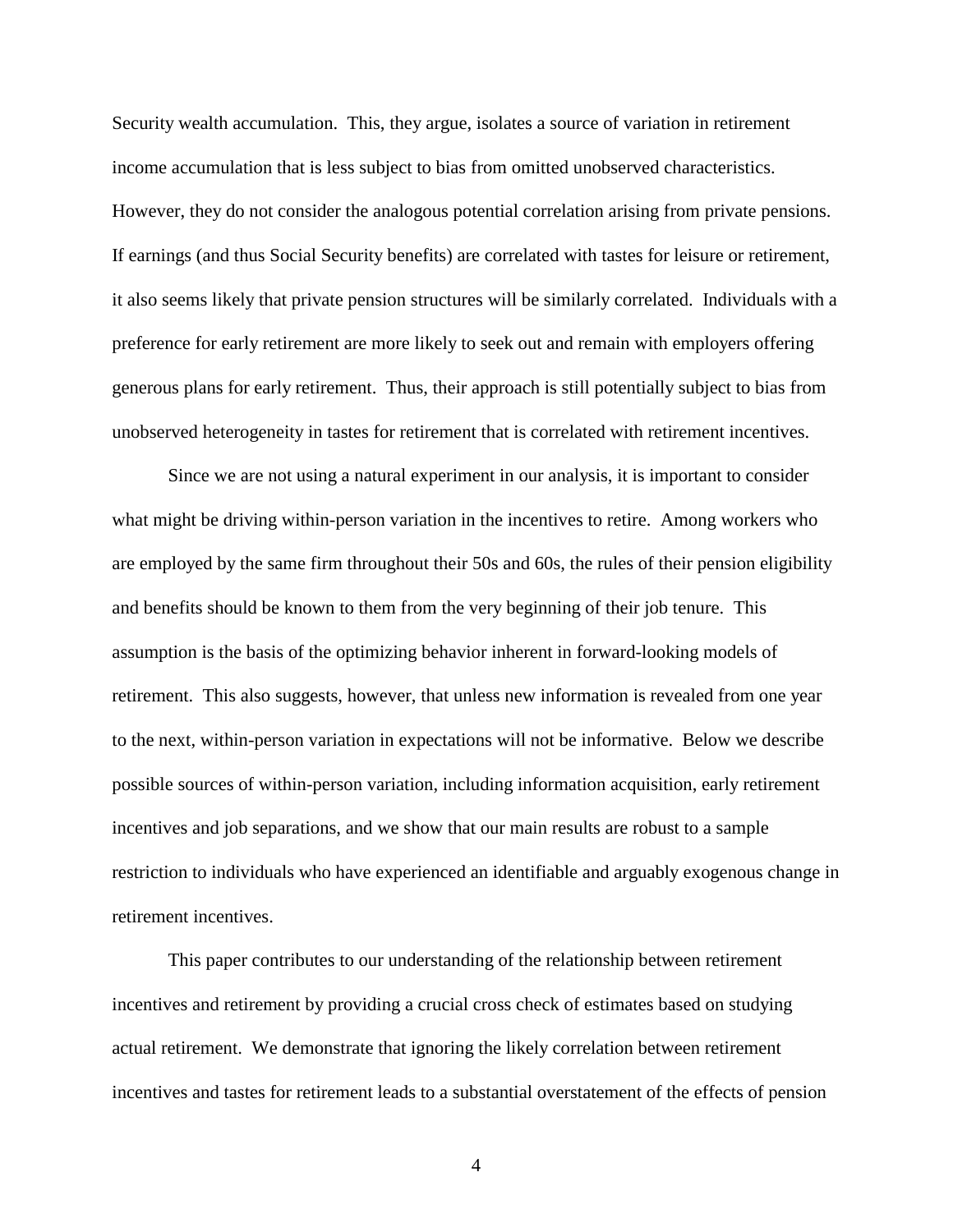incentives on retirement decisions. Since we are using a different dependent variable – retirement expectations rather than actual retirement – our findings will not be directly comparable to the previous literature. However, our evidence on the sensitivity of the incentive estimate to unobserved heterogeneity will have important implications for any work that seeks to understand the timing of retirement.

The next section of the paper discusses in more detail the relationship between our approach and that taken in the recent literature on retirement decisions. Section III presents our data and econometric strategy. Section IV discusses the sources of within-person variation that is driving our estimates. Section V presents our results and the final section concludes.

## II. Relation to Previous Literature

 $\overline{a}$ 

 The literature on the determinants of retirement has emphasized the importance of future retirement income accumulation that comes from Social Security benefit formulas and pension structures. The behavioral assumption that underlies the empirical models is that individuals decide whether to retire based on an evaluation of lifetime utility associated with current and future retirement dates.<sup>1</sup> The approach that we take in this paper also adopts this fundamental idea. Our estimating framework is most directly related to the reduced form implementations of the Stock and Wise (1990) option value model of retirement, first discussed in Lumsdaine, Stock and Wise (1992). We briefly summarize their methodology and subsequent applications here.

<sup>&</sup>lt;sup>1</sup>Estimated structural models of retirement, including Rust (1989), Gustman and Steinmeier (1986), Stock and Wise (1990) and Rust and Phelan (1997), all share this same basic feature.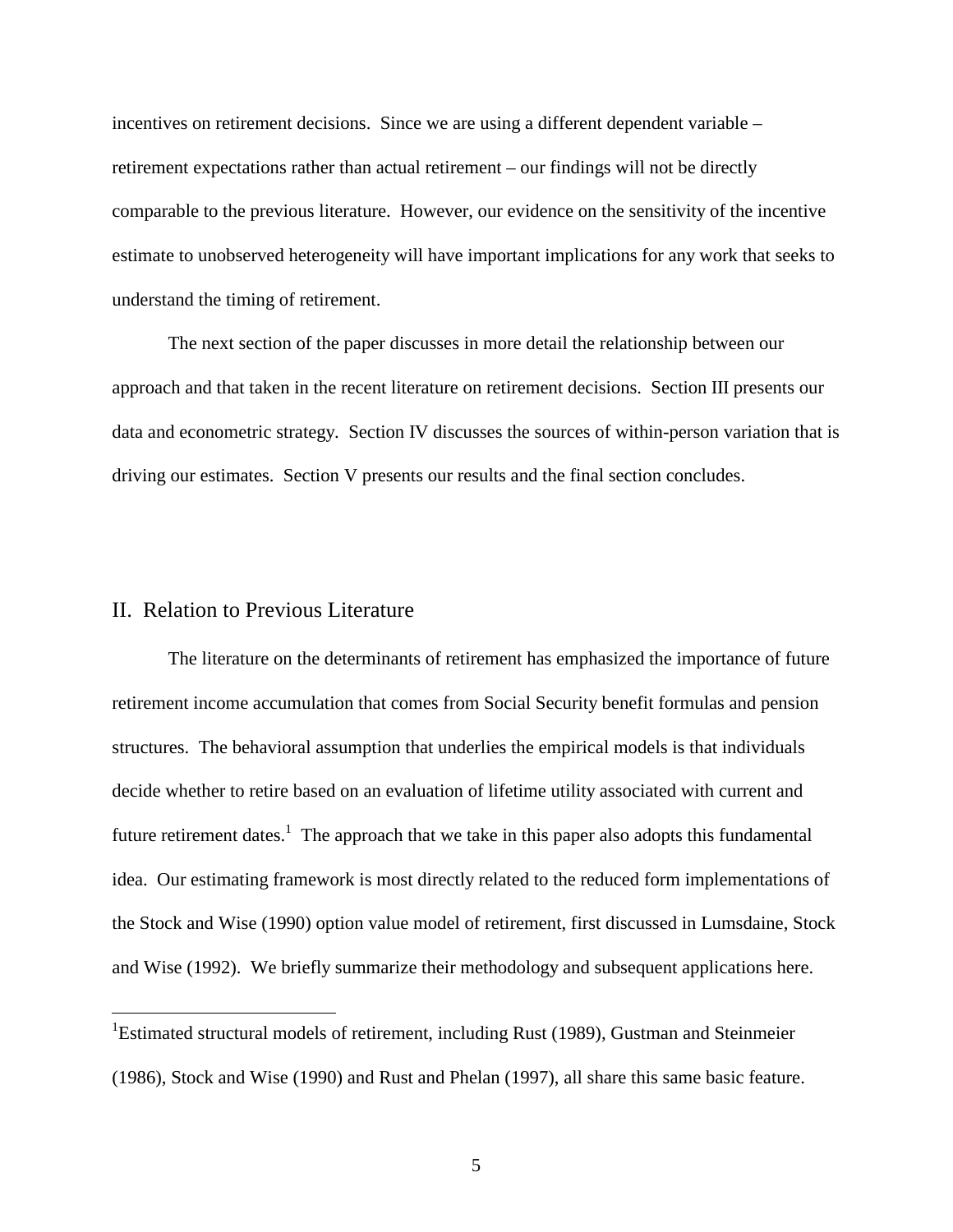In Stock and Wise (1990), individuals chose their retirement date, *R*, to maximize a lifetime utility function *V*, of the following form:

(1) 
$$
V_{t}(R) = \sum_{s=t}^{R-1} \beta^{s-t} U_{W}(Y_{s}) + \sum_{s=R}^{S} \beta^{s-t} U_{R}(B_{s}(R))
$$

where  $\beta$  is a subjective discount factor,  $U_w$  is utility during working years,  $U_R$  is utility while retired, *Y* is income while working, *B* is retirement benefits or income while retired, and *S* is the final period. Individuals choose their retirement date to maximize the present value of utility from the streams of income while working and after retirement. Stock and Wise implement the optimization undertaken here with a simplification of the full dynamic programming rule: in every period individuals compare the lifetime utility of retiring today versus retirement at a future "optimal" date, the retirement date at which lifetime utility is maximized. This difference between the utility from immediate retirement and delayed optimal retirement is referred to as the option value of work or delayed retirement. Reduced form implementations of the model involve calculating the option value variable using some assumed utility function parameter values and estimating its effect on retirement.

 Samwick (1998) applies this methodology using detailed pension plan information from the Survey of Consumer Finances and Pension Provider Surveys. His calculated option value closely follows the framework of the Stock and Wise model, and is thus a non-linear function of earnings, Social Security benefit accruals, and private pension benefit accruals. The option value variable is found to be highly significant, as are measures that focus on the accrual of wealth from working just one additional year (as opposed to the option value measures which consider the gain from working until some future optimal retirement date). Levels of pension and other wealth are not found to be major determinants of retirement. Samwick's contribution is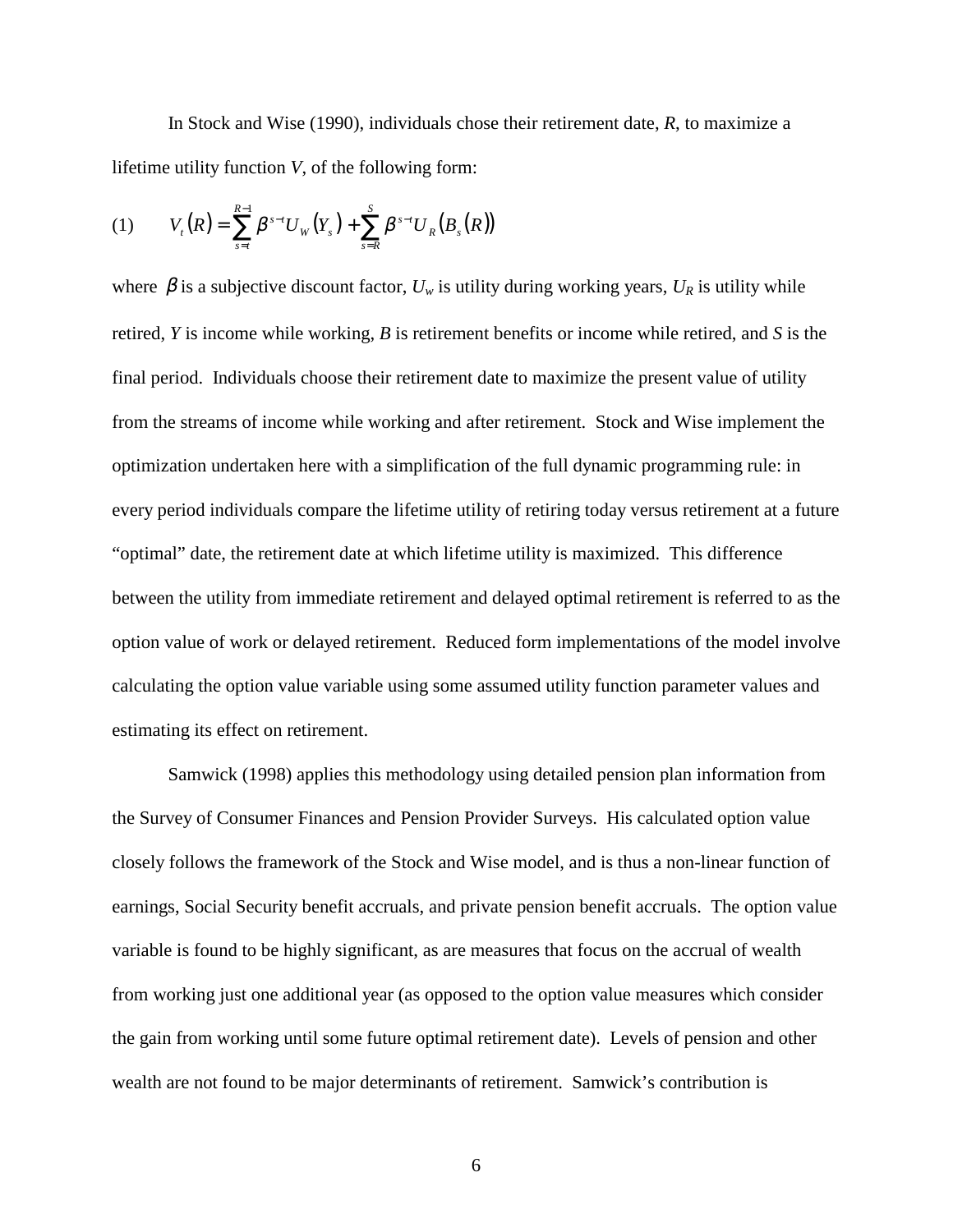important since it uses a dataset from a nationally based sample, while Stock and Wise's results were based on data from workers at a single firm.

 Coile and Gruber (2000) raise a concern about using option value and similar measures in a reduced-form framework. They argue that a problem with the reduced-form approaches (and to some extent the structural models as well) is a "lack of careful attention to the sources of identification of the retirement incentive effects they estimate." (Page 9). Coile and Gruber focus their criticism on the fact that the option value combines information on private pensions, Social Security benefits, and wages. Most importantly, they note that option value depends critically on an individual's wage, both because the wage enters directly as the main part of income while working, and because earnings are an important determinant of Social Security benefits. Their primary concern is that wages are likely to be correlated with underlying tastes for retirement, and so using cross-sectional variation in option value may result in biased estimates of the effects of changes in retirement incentives on retirement.

 Coile and Gruber's alternative is to develop measures that capture the forward-looking accumulation of retirement wealth or income inherent in the option value, but to focus on individual variables that separately measure accumulation of Social Security benefits and accumulation of pension wealth, after controlling for a host of wage and earnings measures. Rather than using a utility-based measure such as the Stock and Wise option value, they calculate a measure they call "peak value" that is equal to the difference between total discounted Social Security wealth at its maximum expected value and its value if retirement occurs immediately; a similar peak value measure is calculated including both pension and Social Security accumulations. Unsurprisingly, peak value is equivalent to the Stock and Wise option value under a set of utility function parameter restrictions, as explained in Samwick (1999). Because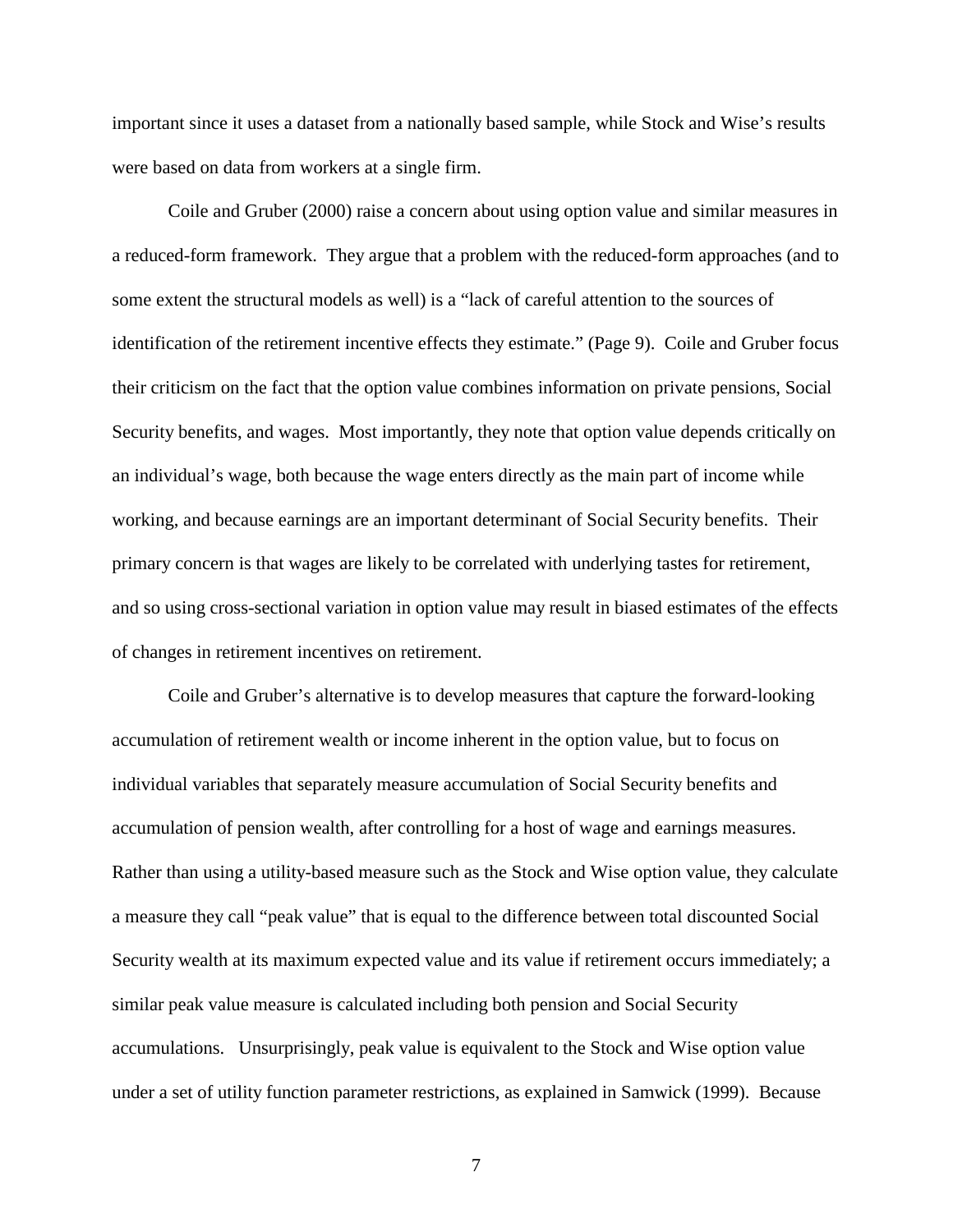Social Security and pensions are no longer combined with one another and with wages, as in the utility-based option value measures, Coile and Gruber can control separately for wages, and use nonlinearities in the Social Security program rules as their main sources of variation in Social Security wealth accumulation. This, they argue, isolates a source of variation in retirement income accumulation that is less subject to bias from omitted unobserved characteristics in the reduced-form estimating equations.

 We share the concerns raised by Coile and Gruber about the source of variation in reduced-form implementations of the option value model, but it is likely that Coile and Gruber's approach does not go far enough in eliminating variation in retirement incentives that could be correlated with unobservables such as tastes for retirement. As mentioned above, if wages are likely to be correlated with tastes for leisure or retirement, it also seems likely that private pension structures will be similarly correlated. Thus, simply using variation in pension wealth accumulation may result in similar problems from omitted variable bias.

In this paper, we develop an identification strategy that controls for unobserved heterogeneity that is potentially correlated with both private pension incentives and retirement incentives coming through Social Security benefits. Our estimating model is a modification of the option value framework that takes account of the different dependent variable based on retirement expectations.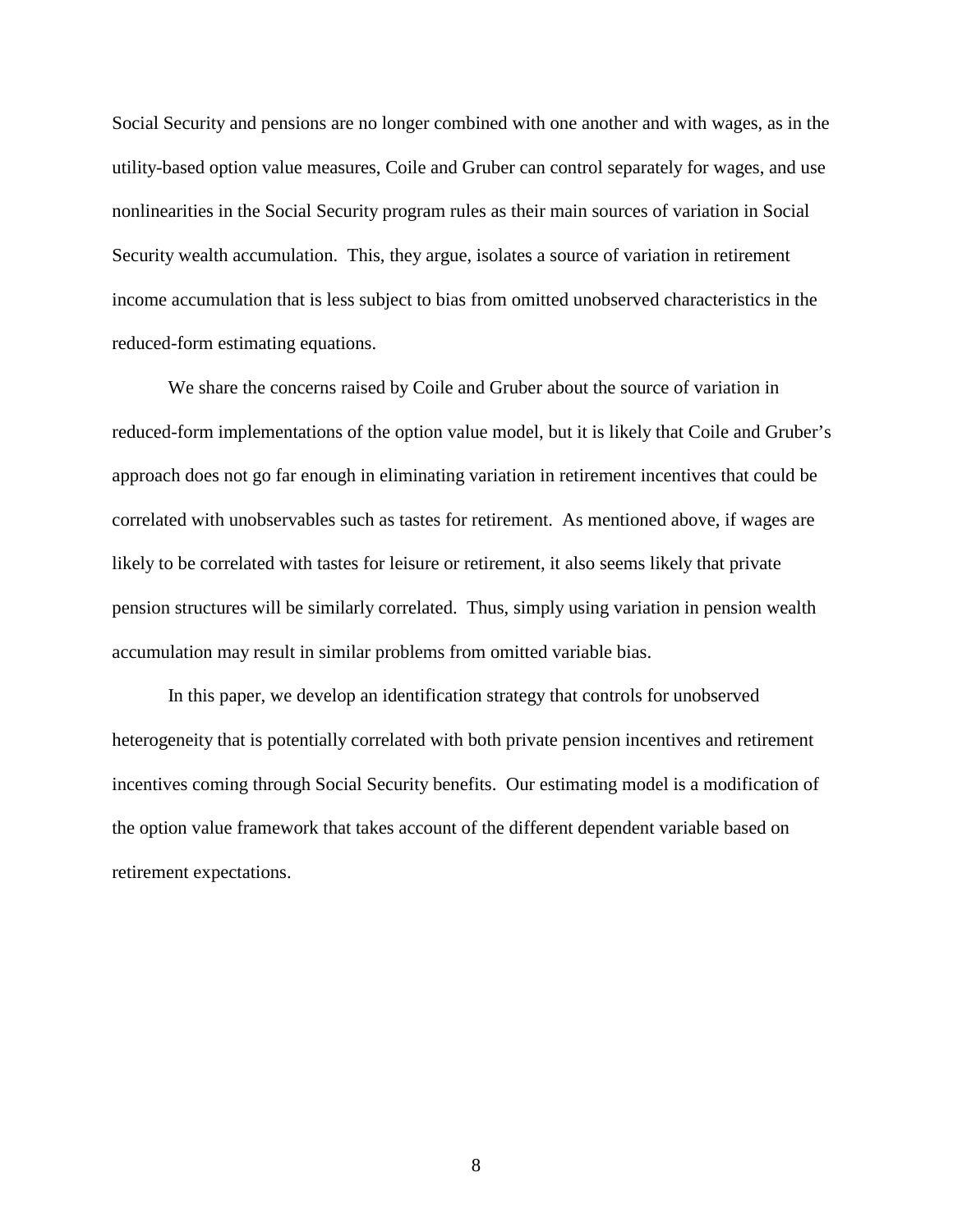### III. Data and Econometric Methodology

To examine the effects of retirement incentives on retirement expectations, we use data from the first three waves of the Health and Retirement Study (HRS), conducted in 1992, 1994 and 1996. The HRS interviewed individuals aged 51 to 60 as of the first survey wave in 1992, along with their spouses, and collected detailed information on demographics characteristics, employment, employment history, pensions, assets, income, health, and subjective expectations of various future events. Our dependent variable comes from the following question asked of all employed individuals age 62 and younger: "Thinking about work generally and not just your present job, what do you think are the chances that you will be working full-time after you reach age 62?" A similar question is asked with respect to the chances of continuing work after age 65. For ease of exposition, we refer to the age 62 questions, although we have performed many of our analyses using the age 65 question as well.

 We begin by presenting some simple descriptive statistics on our dependent variables, the subjective probabilities of working beyond age 62 or beyond age 65, in Table 1. There is substantial variation in individual responses to this question, with a large number of individuals who are "certain" that they either will or will not work beyond the given age, leading to responses that are clustered at 0 and 1. One-third of women and one-quarter of men report that there is no chance they will be working full-time after they reach the age of 62, and around half report a zero probability of working after age 65. Approximately 17 percent of women and 23 percent of men respond that they are certain to be working after age 62, while 6 and 9 percent of women and men are certain that they will be working after age 65. There is also a smaller clustering of responses around 0.5.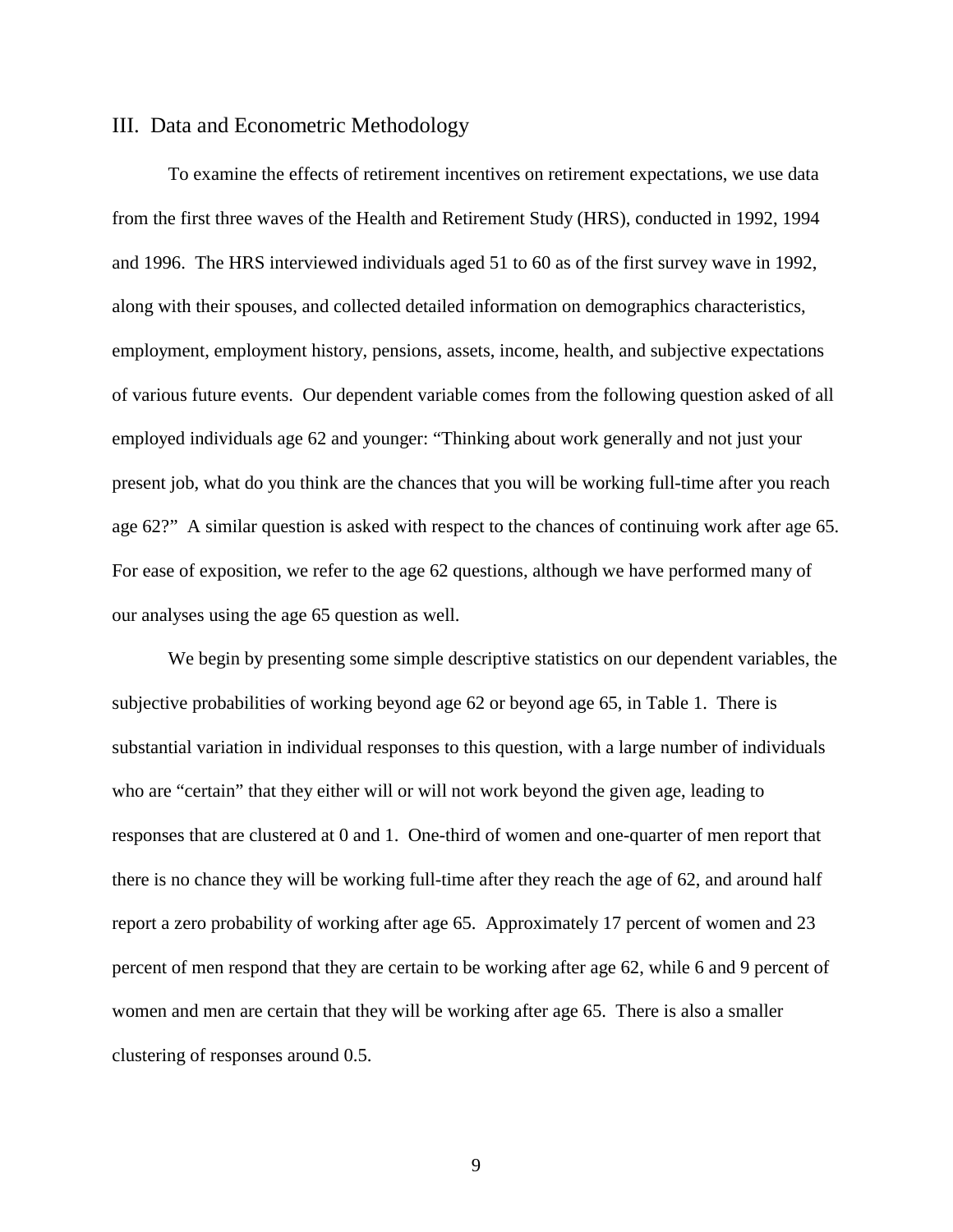Because we are using these retirement expectation responses in a context in which actual retirement behavior is the primary concern, it is important to relate these subjective expectations to some measure of actual behavior. To do this, we take responses to the retirement expectations from the initial wave of the survey in 1992 and then form a sample of those individuals who have reached age 63 by the time of the third wave survey, approximately four years later.<sup>2</sup> Some simple conditional mean calculations make clear that subjective retirement expectations from the wave 1 survey are related to employment status at wave 3. Among individuals over the age of 62 by wave 3 who are no longer working full time (at least 35 hours per week), the mean of the wave 1 expectation of work beyond age 62 is 0.43, compared to 0.67 for those who are working full time at wave 3. Furthermore, the correlation coefficient between wave 1 expectations and whether individuals (over age 62) are working full time at wave 3 is 0.35 for men and 0.34 for women, while the analogous correlation coefficient based on wave 2 expectations is significantly higher at 0.60 for men and 0.54 for women. The significant increase in predictive power between wave 1 and wave 2 remains evident when we estimate linear probability models for whether an individual (over age 62) is working full time at wave 3, controlling for the wave 1 or wave 2 expectation as well as age, health, marital status and education. This is consistent with new information arriving between waves 1 and 2 that allows individuals to adjust their expectations. As individuals grow closer to the relevant retirement age, their expectations are stronger predictors of their future work or retirement status.

 $\overline{a}$ 

<sup>&</sup>lt;sup>2</sup> We have performed the same exercises using individuals aged 66 or over by wave 3, and the expectations of working beyond age 65. The results are similar to those for the sample aged 63 and over, although the sample sizes are much smaller with the higher age requirement.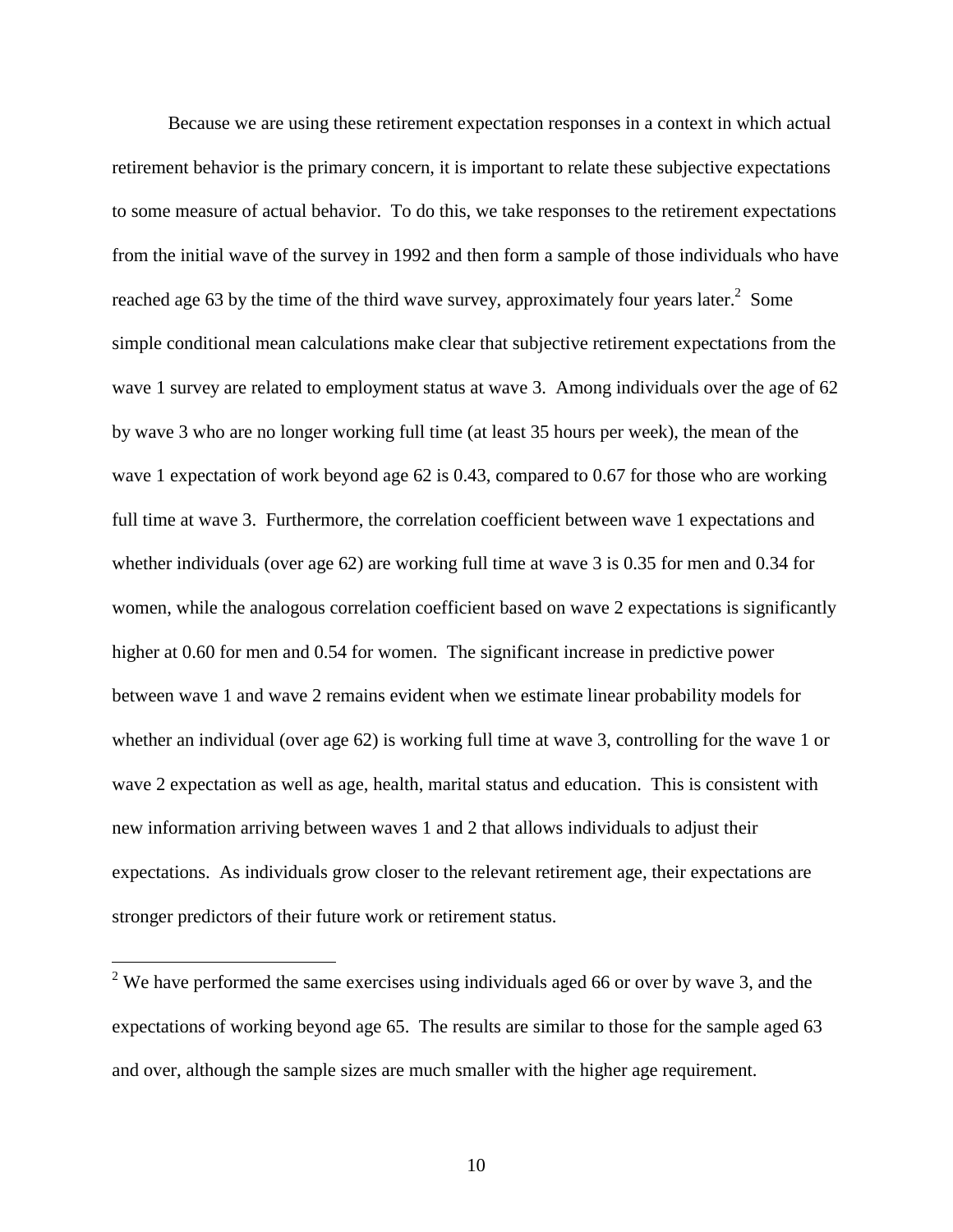The extensive information on earnings, employment, pensions and assets collected at each survey wave allows us to calculate retirement incentives among older workers in the HRS. Employment and pension information is collected at the wave 1 survey on earnings and pensions connected with both current jobs and jobs that have ended. Pension details include eligibility, structure, and benefit amounts on up to three different pension plans associated with each employer. At each subsequent survey wave, respondents are asked whether their employment and/or pension information has changed and what those changes are. Even for those who do not report a change in pension plans, information is again collected at each survey wave on the pension benefits and eligibility rules.

We are relying primarily on self-reported pension information from the three survey waves of the HRS to construct our measures of retirement incentives. Although Pension-Provider and Social Security Administration data matched to the HRS files have been used by researchers to forecast pension accumulation and Social Security wealth<sup>3</sup>, the matched employer pension plan file provides details on pensions at wave 1 only. Our interest in changes in retirement incentives means that we must use the self-reported longitudinal data. While concerns have been raised regarding the accuracy and completeness of self-reported pensions in the HRS, for our purposes, the self-reports match well with the subjective retirement expectations since it is individuals' understanding of their own pensions that should affect their expectations.

<sup>&</sup>lt;sup>3</sup> See, for example, Gustman and Steinmeier (1998), Moore and Mitchell (1997), and Uccello and Perese (1999).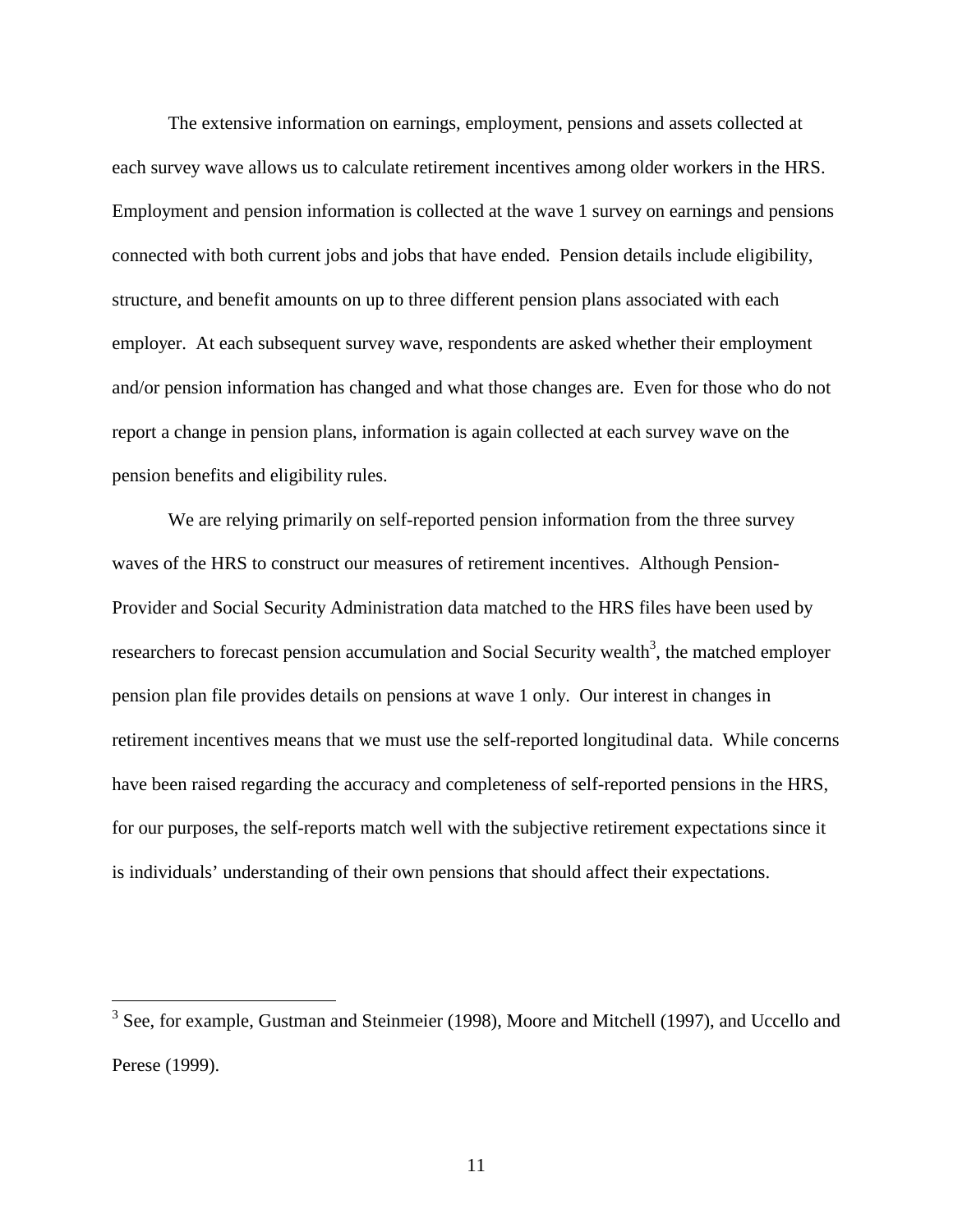An important consequence of our use of pension plan information is that we must delete from our samples those individuals who claim to have a pension, but who do not provide any information on the benefit or account amounts, or on age of eligibility. While this is a matter for some concern, we have few alternatives. Note that a similar problem arises with the matched employer pension data since a substantial fraction of individuals refused to authorize the collection of pension information from their employers and some "authorized" employers failed to respond. Moreover, if an individual is unaware of their pension eligibility, no information was collected regarding their employer's pension plan.

To calculate the Social Security benefits to which individuals in our sample are entitled, we make use of the complete Social Security covered earnings histories of individuals in the HRS sample. We calculate each individual's benefit entitlement based on years of covered earnings and the level of earnings in each year. This involves calculating each individual's Annual Indexed Monthly Earnings (AIME) based on their highest 35 years of covered earnings and using the Social Security program rules to convert the AIME into annual benefit amounts for alternative retirement dates. Since the earnings histories are only available up to 1991, we use self-reported earnings for subsequent years in which respondents are still working. $4$  We also calculate eligibility for spousal benefits, and assume that individuals will receive the maximum of their own benefit entitlement, or half of their spouse's, following Social Security program rules.

 $\overline{a}$ 

<sup>&</sup>lt;sup>4</sup> We assume that earnings remain constant between one earnings report and the subsequent report in the next wave of the HRS.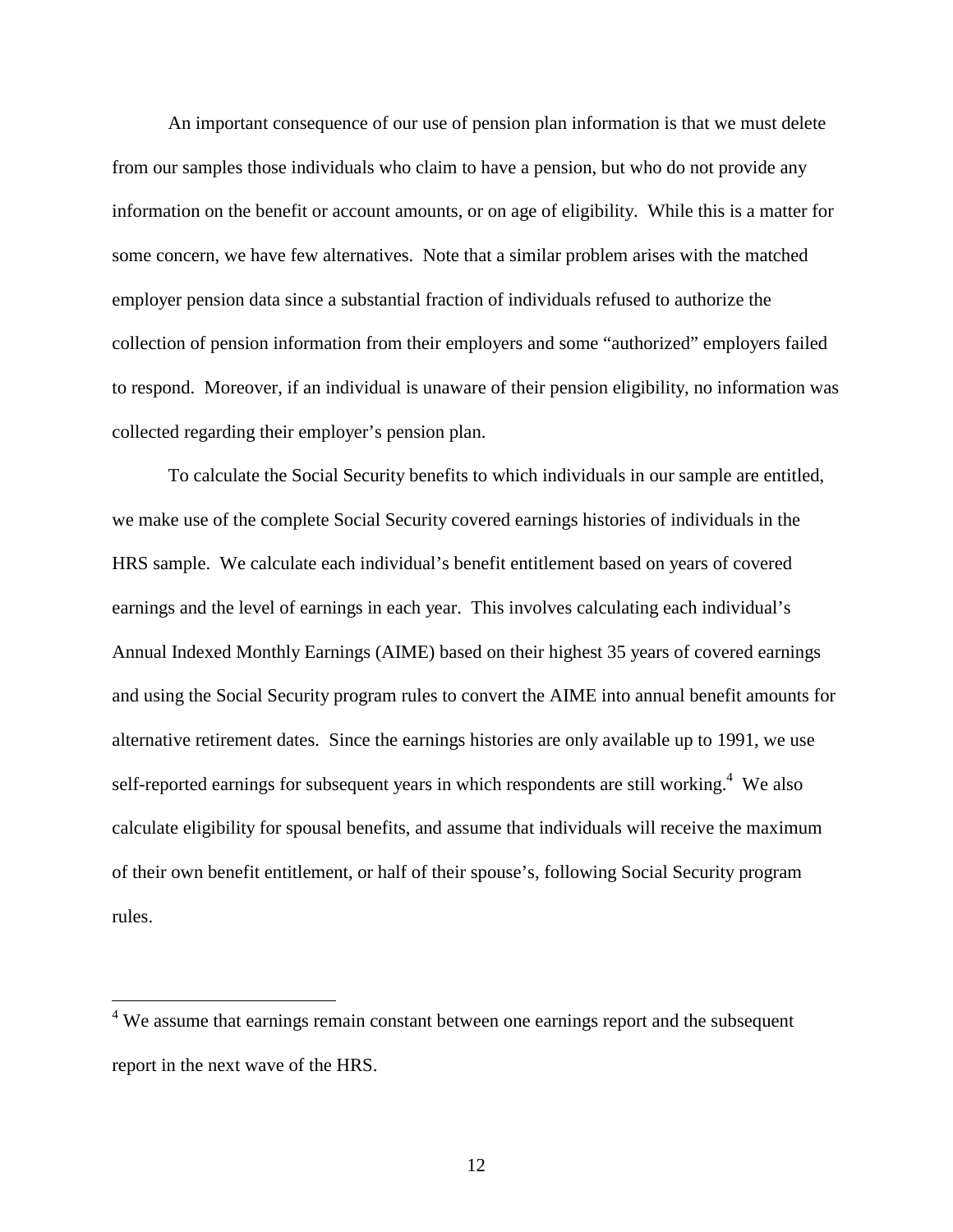We next provide some details on how the pension and other data are used to form our main independent variables of interest. This requires some discussion of the models to be estimated. The basic estimation approach that we use follows closely the reduced-form implementations of Lumsdaine, Stock and Wise (1992), Samwick (1998) and Coile and Gruber (2000) discussed above. In these models, an indicator for retirement is the dependent variable, and the main independent variable of interest is the option value of delayed retirement. Since non-utility-based measures of option value (such as Coile and Gruber's peak value) are nested in the utility-based measures (as in the original Stock and Wise specification), we will henceforth refer to option value broadly defined as encompassing either case, and note that lifetime utility refers to the present value of pension wealth when option value is defined without utility parameters. To distinguish between the two measures, we refer to the measure using only pension wealth (no utility parameters or other income information) as "pension gain."

In the standard reduced-form approach to Stock and Wise, the lifetime utility  $V_t(R)$ associated with each possible retirement age *R* is calculated for each individual. Option value  $OV<sub>t</sub>$  is calculated by taking the highest possible lifetime utility (associated with the "optimal" retirement date *R*\* between time t and the maximum time *S*), and subtracting from it the lifetime utility available if the individual retires immediately at time t:

$$
(2) \qquad OV_t = V_t\left(R^*\right) - V_t\left(t\right)
$$

where  $R^* = \arg \max_{\{t \leq R \leq S\}} V_t(R)$ 

The likelihood of retirement is then estimated with  $OV_t$  as an explanatory variable.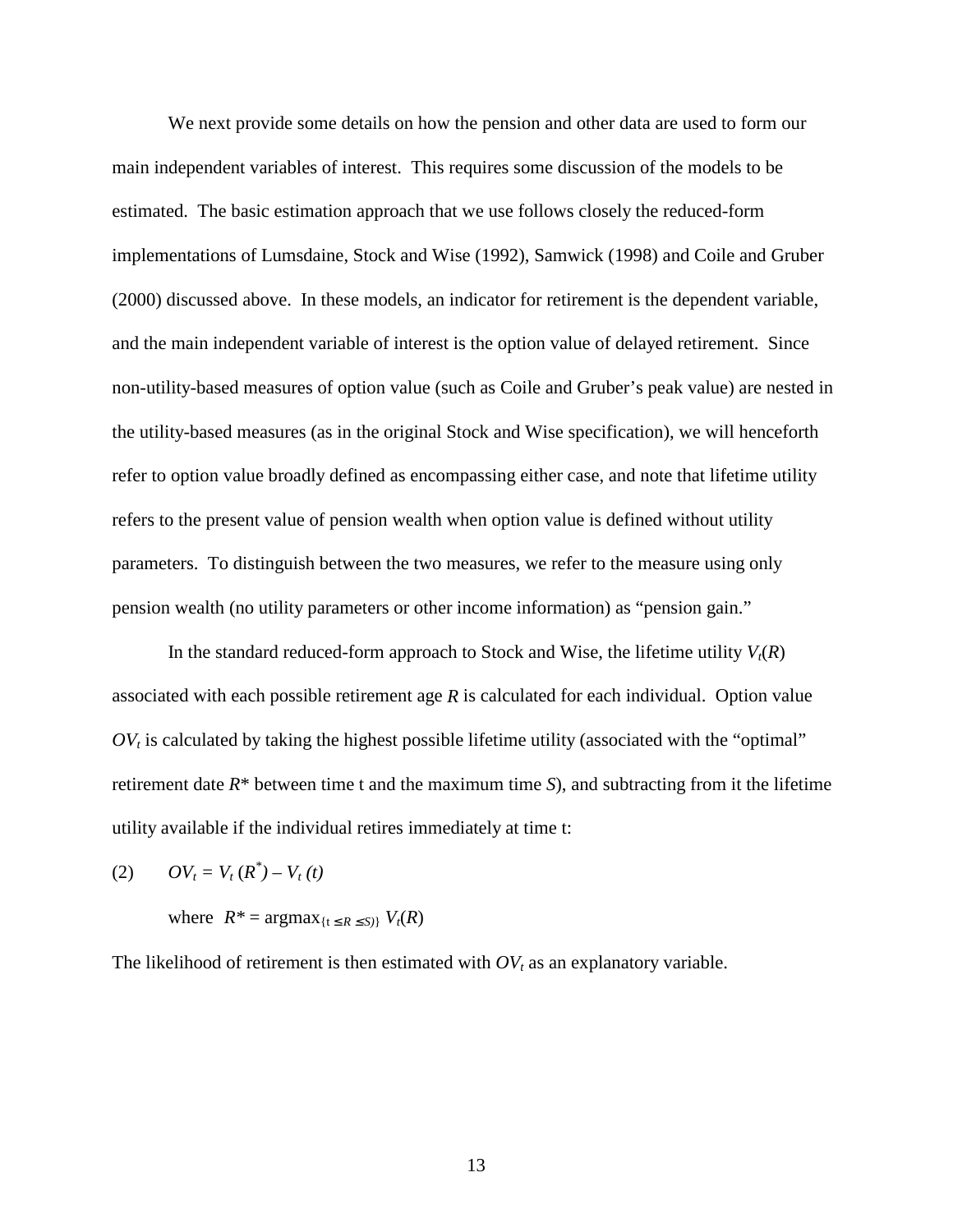Our key explanatory variables differ from the previous studies in two ways. First, our use of retirement expectations as the dependent variable necessitates a slight modification of this option value approach. In order to derive a measure of retirement incentives that focuses on the pre-/post-age 62 distinction, we calculate the maximum lifetime pension wealth (or utility) from retiring after age 62, and subtract from it the maximum lifetime pension wealth available from retiring prior to or at age 62:

(3) 
$$
OV62_t = V_t (R_{>62}^*) - V_t (R_{\leq 62}^*)
$$

where  $R_{\leq 62}^* = \arg \max_{\{t \leq R \leq 62\}} V_t(R)$ 

$$
R_{>62}^* = \text{argmax}_{\{62 < R \leq S\}} V_t(R)
$$

This retains the concept of maximizing behavior inherent in traditional option value approaches, but modifies it to fit the expectation based dependent variable: *OV62* is the option value from delaying retirement until after age 62.

We employ three different measures of the option value of delaying retirement: (i) pension gain, (ii) pension and Social Security benefit gain (iii) option value based on assumed utility function parameters. The first two measures are analogous to the peak value of Coile and Gruber that does not require explicit assumptions about the utility parameters. In the second measure, we look at the present value of the sum of pension and Social Security benefits, and calculate the "gain" variable as described above.

In calculating the value of pension wealth at each potential retirement age, we discount future income and weight this income by age-specific survival probabilities. In the results presented below, we use a discount rate of 3 percent, following both Samwick (1998) and Coile and Gruber (2000). Survival probabilities are taken from the Social Security Administration's *Annual Statistical Supplement*, 1997.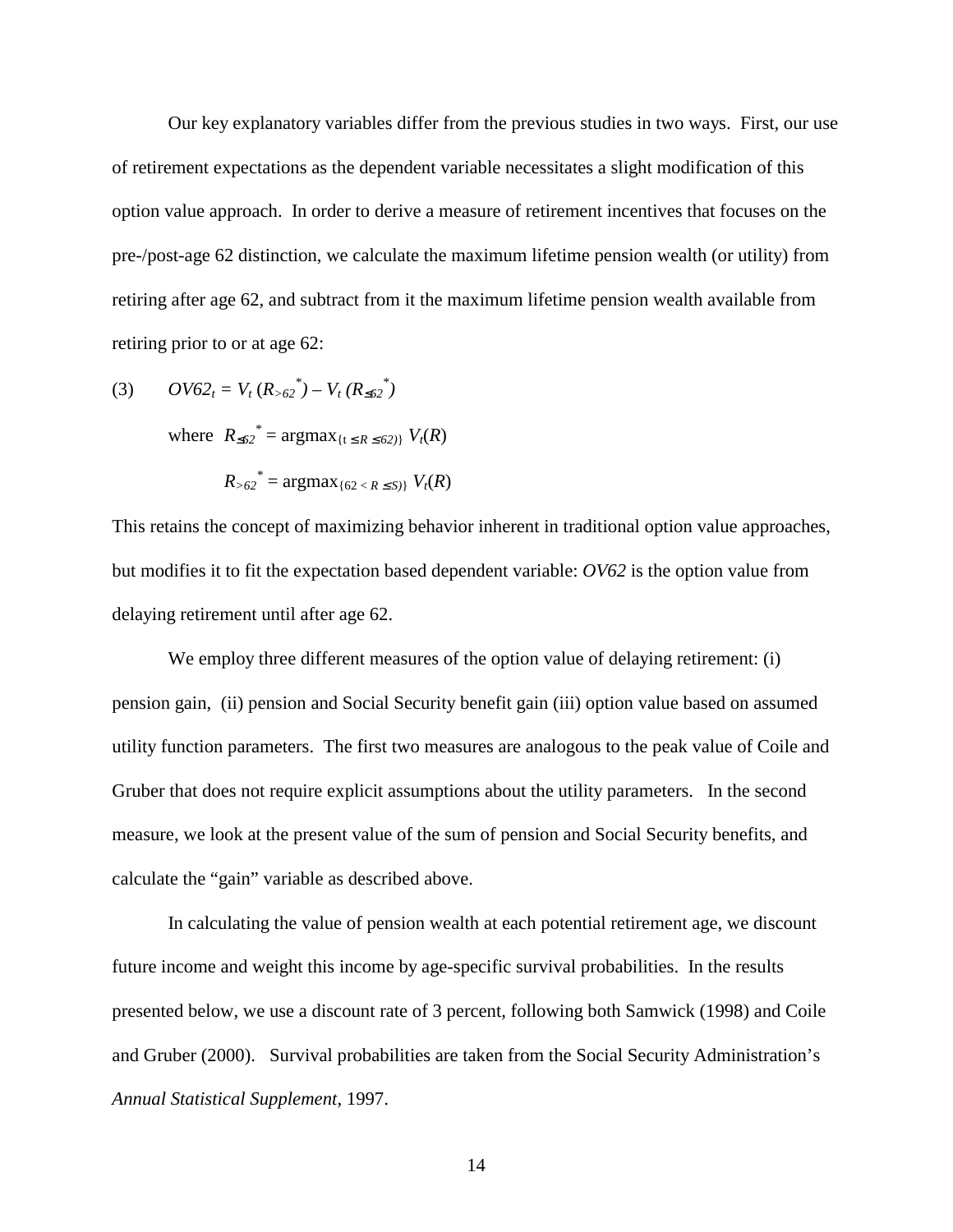A second deviation from previous work arises in our measure of utility-based option value. This measure is based on the Stock and Wise framework, but we use an alternative form for the utility function that allows saving and borrowing across time periods. The framework is discussed in Chan and Stevens (1999). We assume that at time t, individuals maximize a lifetime utility function of the form:

(4) 
$$
V_t = \sum_{s=t}^{S} \beta^{s-t} u(c_s, l_s)
$$

subject to a lifetime budget constraint at time *t* of:

(5) 
$$
\sum_{s=t}^{S} \left(\frac{1}{1+i}\right)^{s-t} c_s = A_t + \sum_{s=t}^{S} \left(\frac{1}{1+i}\right)^{s-t} y_s(R)
$$

where *c* is consumption, *l* is leisure, *S* is the last possible date,  $\beta$  is the subjective discount factor, *i* is the real interest rate,  $A_t$  is the stock of assets at time  $t$  and  $y_s$  is income in period  $s$ , which depends on the retirement date *R*. We assume a constant relative risk aversion utility function with risk aversion parameter  $1/\alpha$ . Further, we assume that the utility of leisure is 0 while working and equal to a constant  $U_L$  when retired. Individuals chose the retirement age from the maximization of:

(6) 
$$
\max V_{t}(R) = \sum_{s=t}^{S} \beta^{s-t} \frac{\left(\frac{A_{t} + Y_{t}(R)}{S} \right)^{1-\alpha}}{1-\alpha} + \sum_{s=R}^{S} \beta^{s-t} U_{L}
$$

The retirement age maximizes utility, which is a function of the present value of lifetime wealth,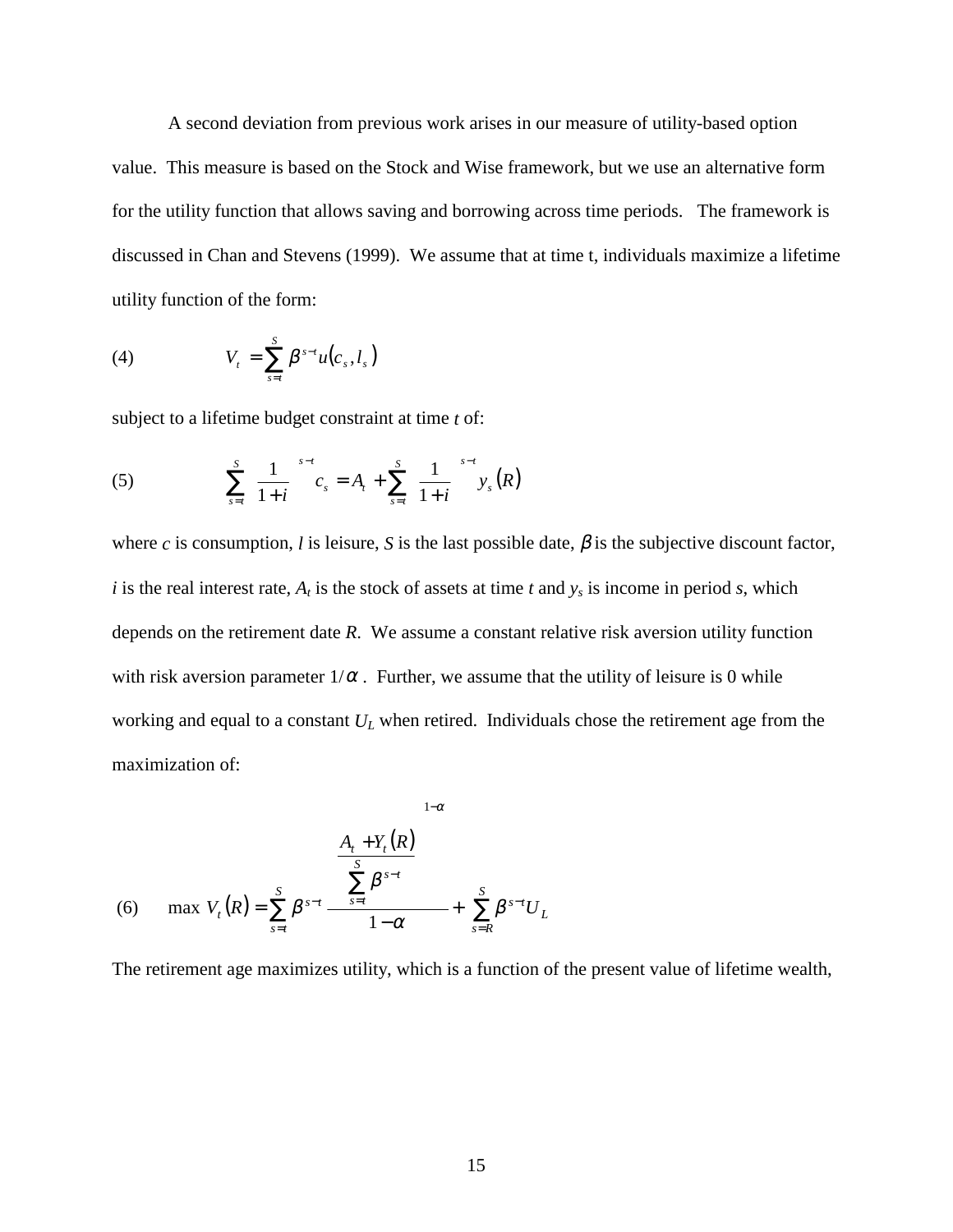including earnings, assets, and retirement income, as well as the utility of leisure.<sup>5</sup> In previous work (Chan and Stevens, 1999) we have experimented with alternative values for the risk aversion and utility of leisure parameters, and found that they make little difference to the performance of our option value measure in reduced-form regressions. Thus, in the work below, we follow Samwick (1998) and Coile and Gruber (2000), in assuming values for the risk aversion and utility of leisure parameters, but do not find results to be sensitive to the particular values assumed. The utility of leisure parameter is set so that on average, the value of an

<sup>5</sup>This setup is similar in spirit to that of Stock and Wise. Their functional form is power utility with parameter γ and the value of leisure expressed as a multiplicative factor *k* on retirement benefits during retirement.

$$
V_{t}(R) = \sum_{s=t}^{R-1} \beta^{s-t} Y^{\gamma} + \sum_{s=R}^{S} \beta^{s-t} (kB)^{\gamma}
$$

If their income *Y* and benefits *B* are replaced with consumption  $C_w$  before retirement, and consumption *Cr* after retirement, and log utility is used (a limiting case of their power utility, and  $\alpha$ =1 in our setup), we get

$$
V_t(R) = \sum_{s=t}^{R-1} \beta^{s-t} \ln(C_{ws}) + \sum_{s=R}^{S} \beta^{s-t} \ln(kC_{rs})
$$

Breaking out the second term:

$$
V_t(R) = \sum_{s=t}^{R-1} \beta^{s-t} \ln(C_{ws}) + \sum_{s=R}^{S} \beta^{s-t} \ln(C_{rs}) + \sum_{s=R}^{S} \beta^{s-t} \ln(k)
$$

First order conditions would have that consumption is equal in all periods, i.e.,  $C_w = C_r$ , and thus we have our equation [6] where our  $U_L$  corresponds to their  $\ln(k)$ .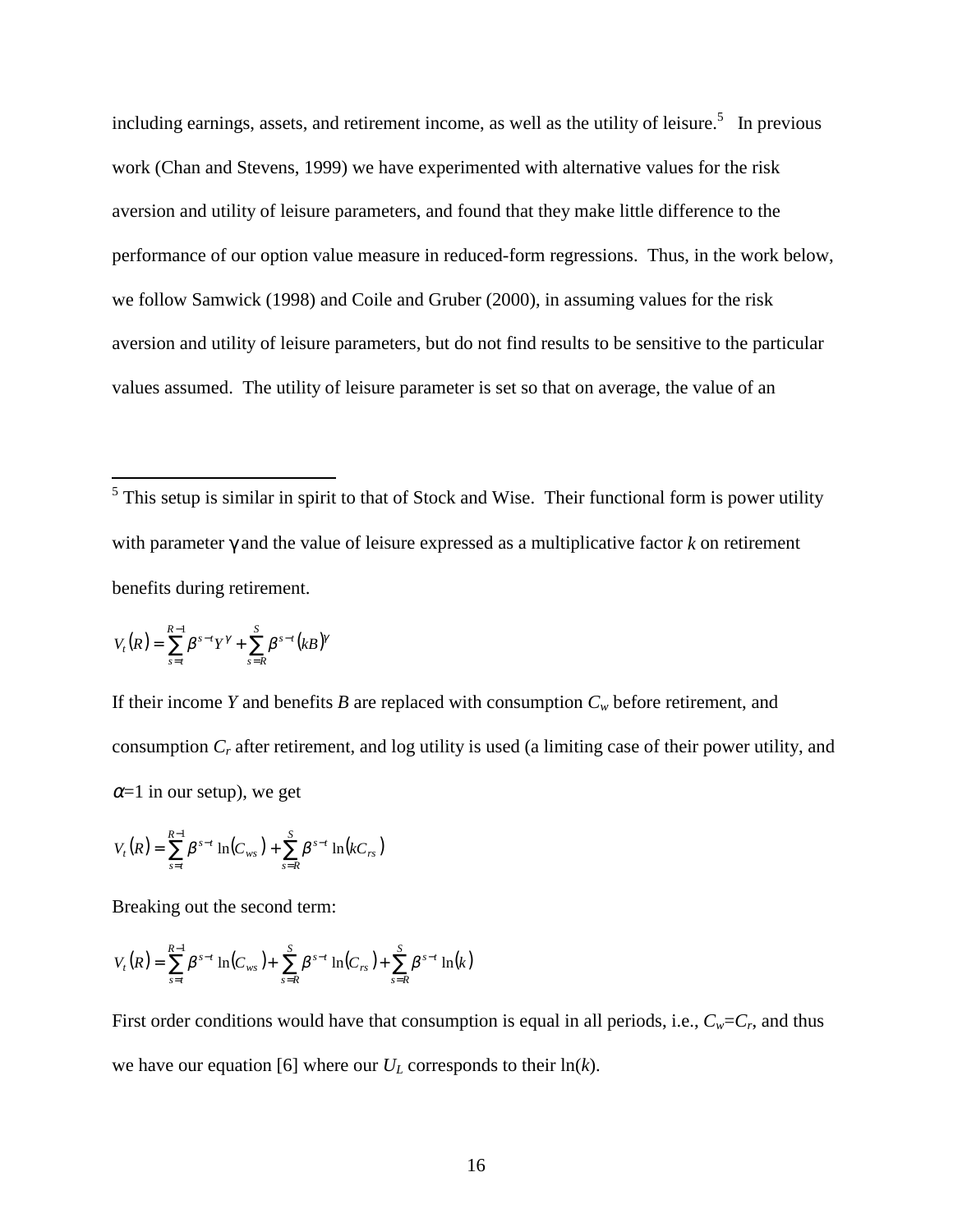additional year of leisure is worth 55 to 65 percent of an additional year of income from working, depending on the age of retirement. We assume a risk aversion parameter,  $\alpha$ , of 2/3.

Our key independent variables of interest, the pension gain, or option value from continuing work beyond ages 62 or 65 are summarized in Appendix Table 1. Note that only 48 percent of women and 66 percent of men in the sample report having any employer-provided pension. This means that a substantial portion of the sample has zero values for the pension gain variables. Below we investigate the sensitivity of the results to focusing only on those individuals with private pension plans. In addition, some workers report having a pension from a previous employer rather than their current employer, and so will have a zero gain to remaining employed with their present employer. Among those with pensions, there are large gains and losses associated with working beyond a particular age. For individuals with a pension eligibility age that is after age 62, the pension gain from working beyond age 62 can be substantial. The average gain among women with positive pension gain values is \$71,179, and for men this average of positive values is \$164,435. For individuals eligible to receive pension benefits at or before age 62, there can also be substantial financial penalties to remaining employed beyond the wealth-maximizing age. Among women with negative pension gain values, the average is – \$58,577, while for men the corresponding average is –\$95,543.

Our basic estimating equation can be expressed as:

$$
(7) \t Y_{it} = \mathbf{X}_{it} \boldsymbol{\beta} + \delta \, O V \delta 2_{it} + \alpha_i + \varepsilon_{it}
$$

where *Y* is the subjective expectation of working beyond age 62, and *OV62* is the measure of retirement incentives, option value or pension gain. *X* includes some standard demographic controls, such as age, education, health status and marital status, and in most specifications, we include earnings and asset measures. Our concern is that the individual fixed-effect,  $\alpha_i$ , may be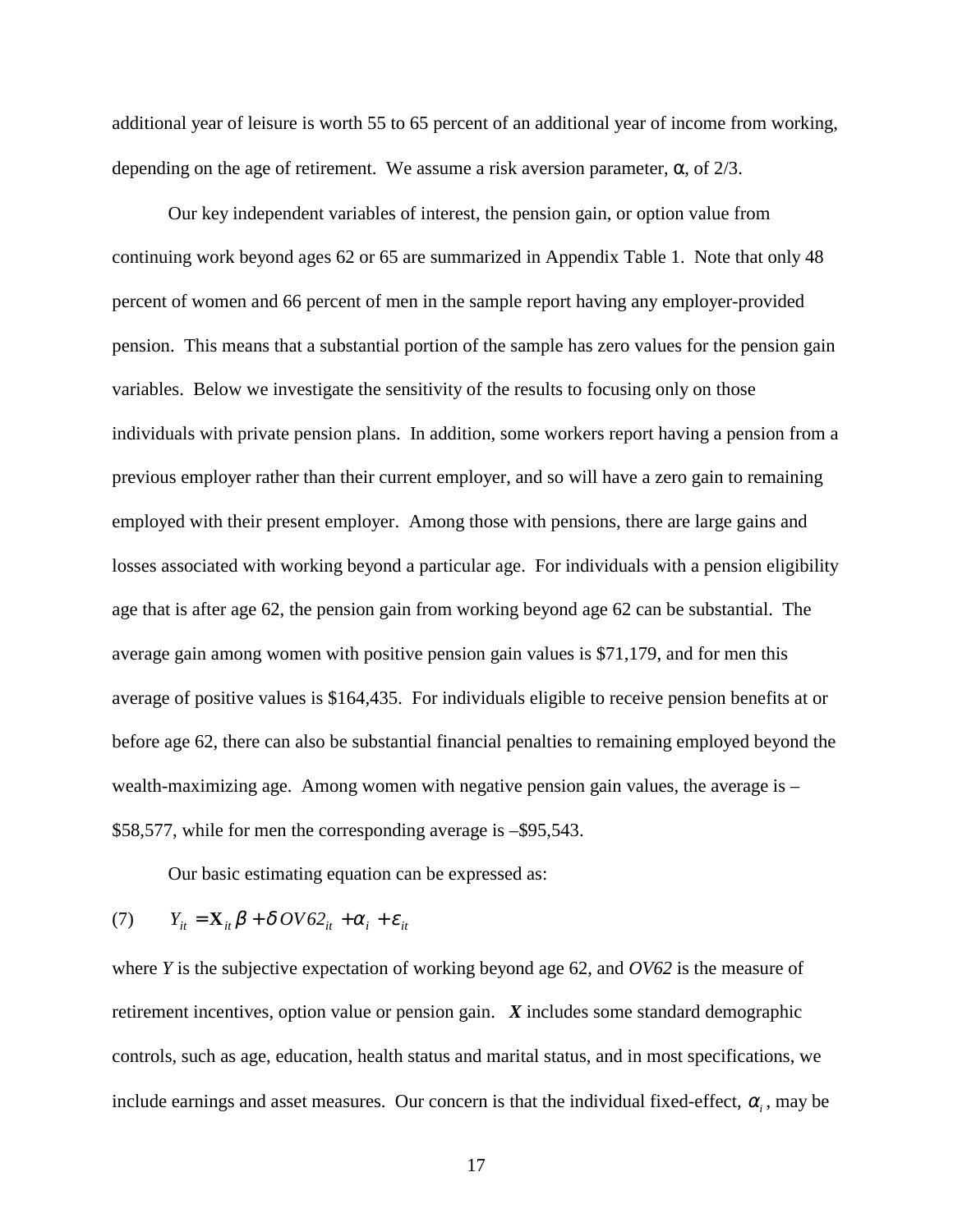correlated with the key independent variable *OV62* and so OLS estimation of equation (7) will lead to biased estimates of  $\delta$ . To address this concern we estimate fixed-effects models that account for this permanent individual component of the error term.

#### IV. Within-Person Variation in Retirement Incentives

The fixed-effects specification directly focuses attention on how the within-person variation in option value is generated. We believe that one important source of variation in reported pension details across years for a given individual is the acquisition of information about pension plans. Gustman and Steinmeier (1999) have found that pension beneficiaries in the HRS do not know the details of their pension plans very well, but that this knowledge seems to improve somewhat with age. Because these changes in self-reported pension eligibility and benefits do not represent *actual* changes in pension plans, it might be tempting to dismiss this source of variation as noise. However, for our purposes, this is actually an important source of information since it is the pension incentive an individual believes to be available that should influence his or her retirement plans in a given year, not the actual benefits that may be known only by an employer or the Social Security Administration. The purpose of making this distinction is simply that changes across waves in self-reported pension information need not reflect actual changes in pension plans to provide meaningful variation in our estimations.

 Within-person variation in retirement incentives may also come from actual changes in pension plans. In our estimations below, we report results that focus exclusively on those individuals experiencing some observable "events" that are likely to generate changes in individuals' pension incentives, including involuntary job changes, early retirement incentives,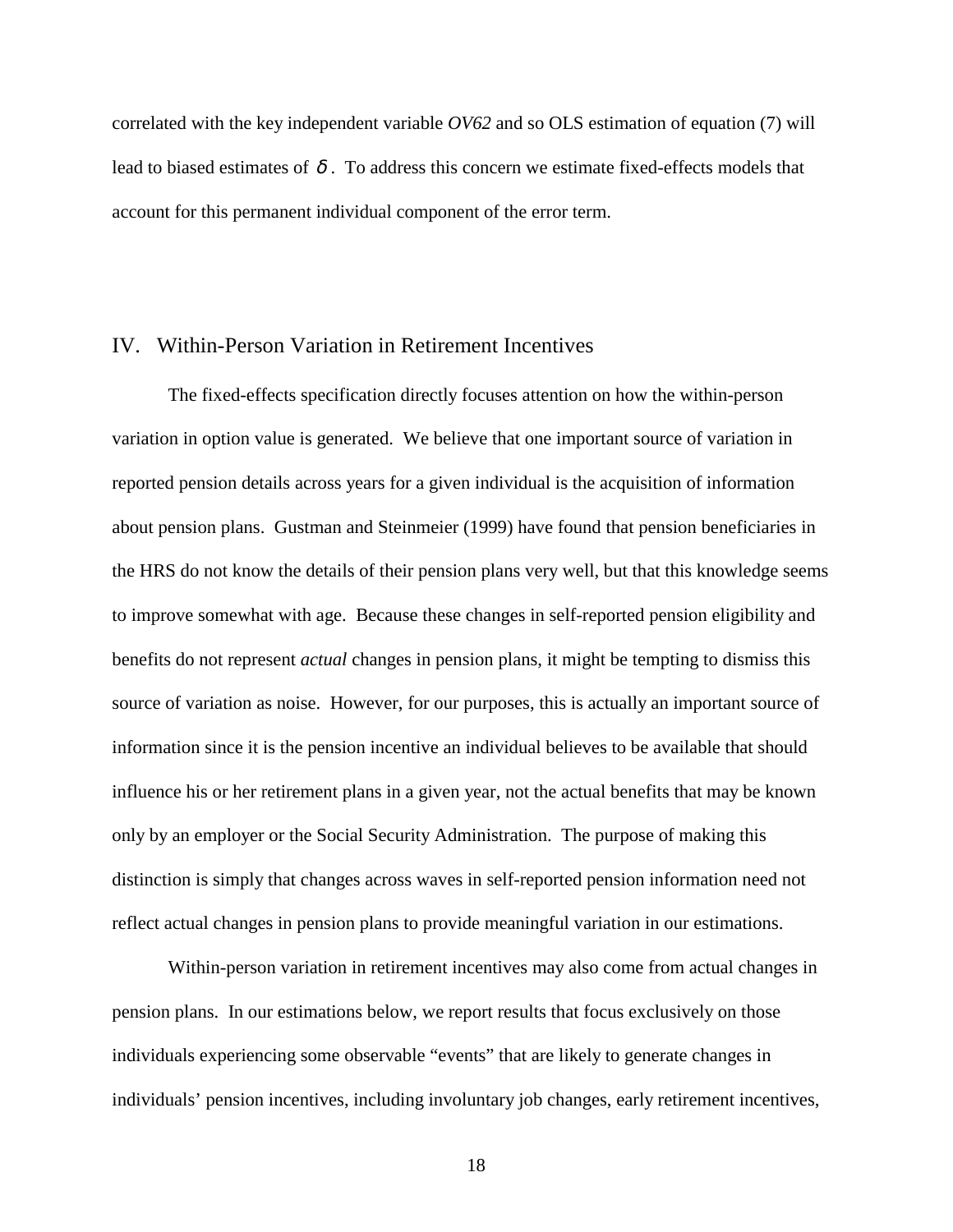and other discrete changes in employer-sponsored pension plans. This is intended to focus on individuals for whom there is a relatively clear source of within-person variation in the pension gain or option value variables. Additionally, it seems likely that acquisition of information about a pension plan may be endogenous to the retirement decision. Individuals who have decided to retire in the near future may be most likely to update their knowledge of their pension details. Focusing on a sample of individuals with specific changes in their employment or pension status will reduce the reliance on (potentially endogenous) information acquisition as a source of variation.

Specifically, in some of the results below, we limit the sample to individuals who meet one of three criteria: (i) report having involuntarily lost a job (due to a plant closing or layoff) between waves 1 and 3, (ii) report having received a special "early retirement incentive" at one of the survey waves, or (iii) report that something about their pension plan has changed from one survey wave to the next. Note that we do not include individuals who have experienced *voluntary* job changes in this group. These individuals are likely to have significant changes in their pension incentives, but this may be a result of their planned retirement behavior. As noted by Ruhm (1990), many older workers leave their career job for "bridge jobs" before completely retiring. For such people, the pension gain variable may be determined by a prior decision to retire in the near future.

 Job loss will produce a change in pension incentives by, at a minimum, changing a pension from being associated with a current job to one that is associated with a previous job. This means that a decision to retire from a post-displacement job does not have any impact on pension income associated with a pre-displacement job. In previous work (Chan and Stevens, 2001) we show that job loss among older workers typically results in workers maintaining some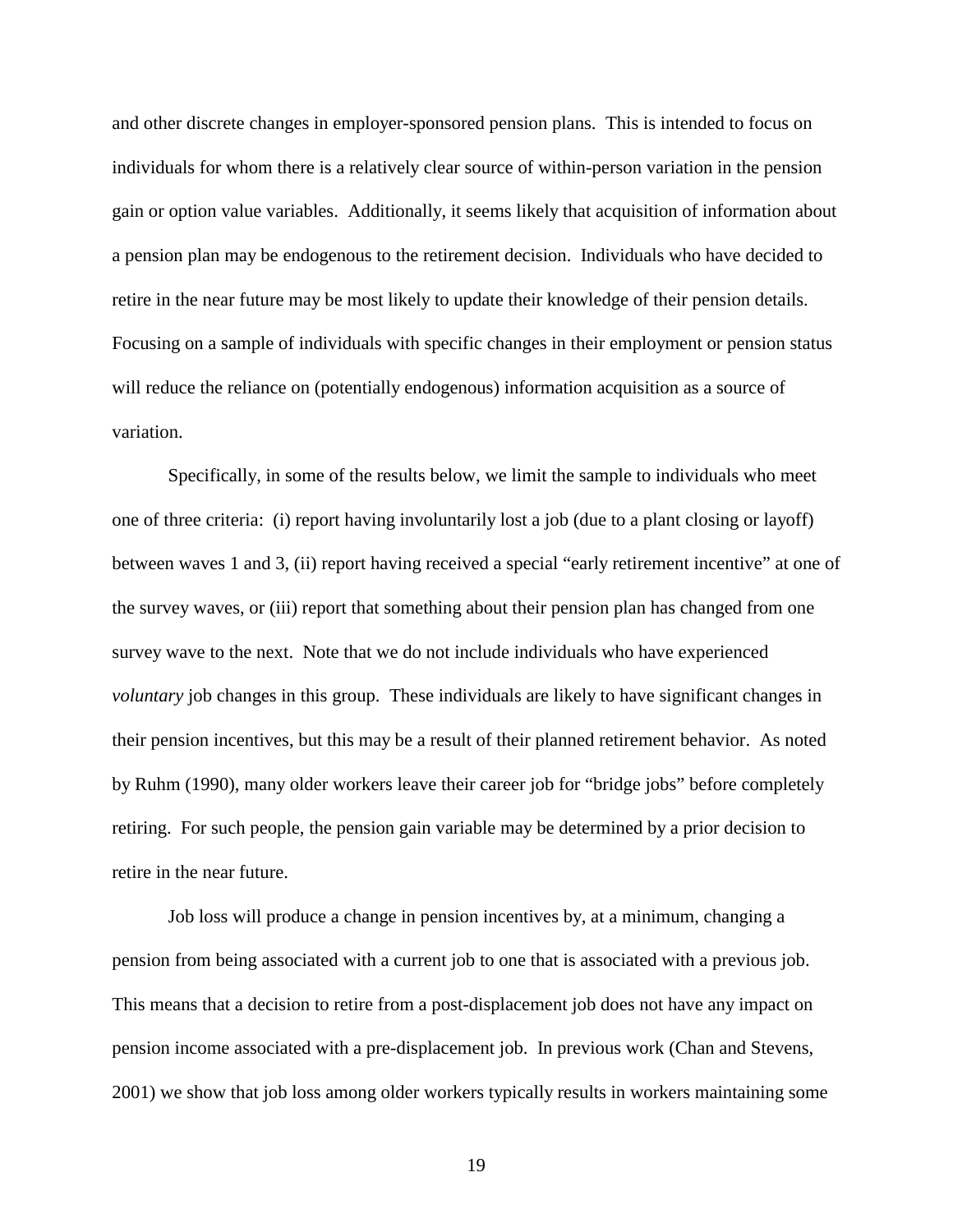pension benefits, and that they often begin receiving pension benefits immediately as a form of severance pay, regardless of their re-employment status. Early retirement incentives may temporarily alter an individual's expected pension benefits in a number of ways such as reducing the minimum age for pension eligibility, or altering the annual benefit amount. Because we have information on when these early incentive plans were offered, we can distinguish between periods when the increased pension incentives were and were not available. Finally, individuals who remain with the same employer across survey waves are asked directly whether some aspect of their pension plan rules has changed since the previous wave. For individuals who answer yes to this question, we again can have more confidence that there is some true within-person variation in the pension incentives that they face.  $6\degree$  The within-person variance of the pension gain measure in this "change" sample is approximately 2.5 times larger than the within-person variance for the sample of individuals who do not experience an easily identifiable shock to their pension incentives. Estimation based on this restricted sample produces results very similar to estimation using the full sample.

 $\overline{a}$ 

 $6$  Note that, even if individuals do not report a change in their pension rules, they are again asked for information regarding benefit amounts, eligibility ages, account balances, etc.. Thus, there are sometimes significant changes in reported pension details even among individuals who claim that nothing has changed. Our focus on individuals who report an explicit change is meant to focus on a sample that we view as more likely to have experienced a well-defined change in their pension plans across survey waves.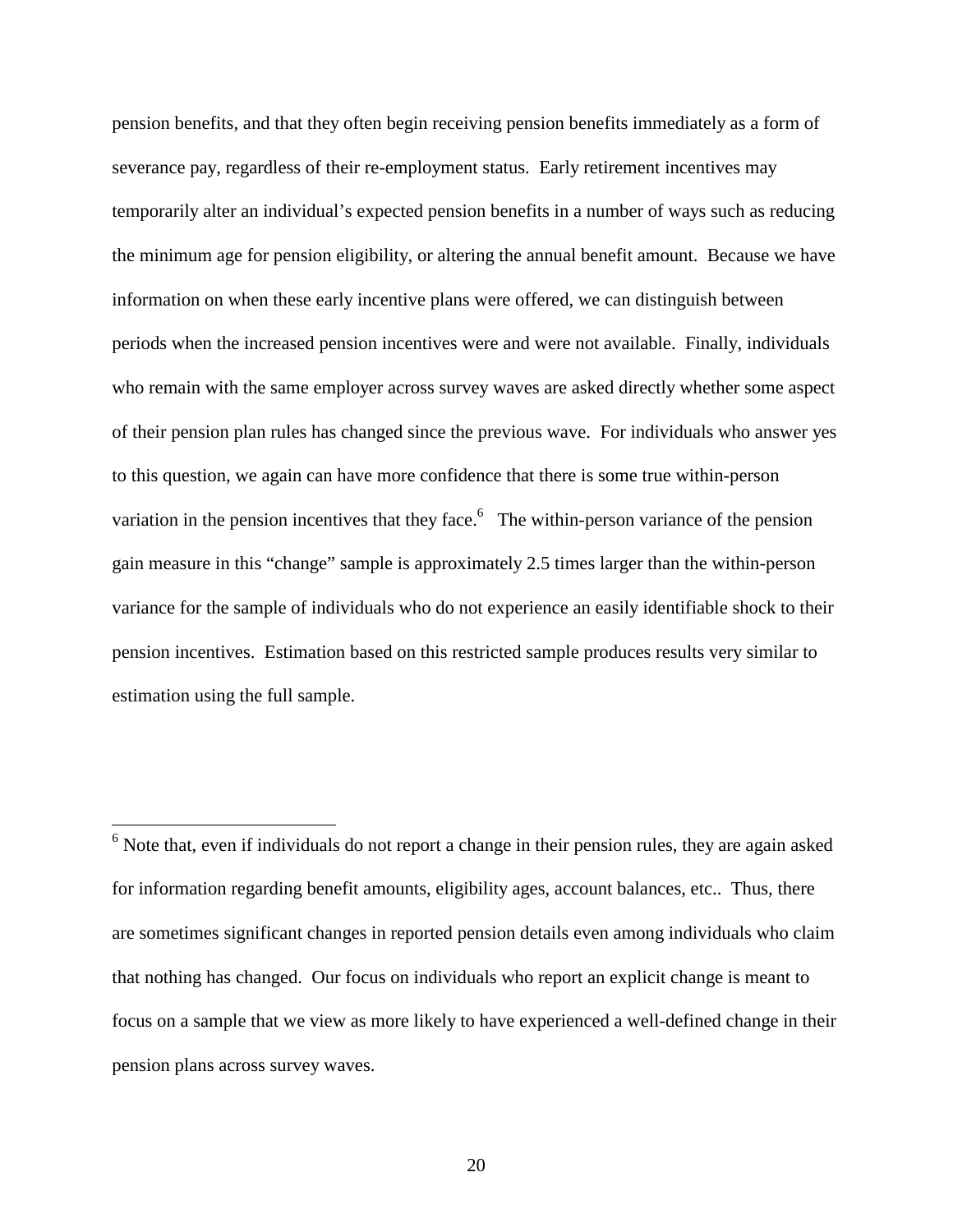#### V. Results

 $\overline{a}$ 

We next begin to examine the relationship between workers' subjective retirement expectations and the pension gain or option value. In Table 2, we report OLS and fixed-effects estimates of the expectation of work beyond age 62 on the pension gain measure, estimated separately for men and women. Standard errors are corrected for clustering of observations from the same individuals, and for possible heteroscedasticity arising from information acquisition over time.<sup>7</sup> The variable of interest here is the pension gain variable. The coefficients on pension gain in the OLS regressions are positive and significant for both men and women. This is consistent with much of the previous literature, showing that pension incentives significantly affect retirement decisions. Larger gains to continuing work beyond age 62 significantly increase individuals' stated expectations of working beyond age 62.

To interpret the magnitude of the pension gain coefficient, consider an individual with the average private pension plan that encourages delaying retirement beyond age 62, and replace that pension with another that has a zero pension gain. This scenario reflects one possible effect of the switch in popularity from defined benefit to defined contribution pension plans that has occurred in recent years. The coefficients from the first and third columns of Table 2 imply that a woman with the average positive pension gain (\$71,179) would have a 0.06 lower expectation of working after age 62 once her pension is changed to having zero pension gain. A man with the average positive pension gain (\$164,435) is predicted to have an expectation that is

 $<sup>7</sup>$  There is also a potential problem arising from the clustering of the expectation responses at</sup> zero, 0.5 and one. However, when we estimate the models using a sub-sample of individuals with responses other than zero, 0.5 and one, we obtain similar results.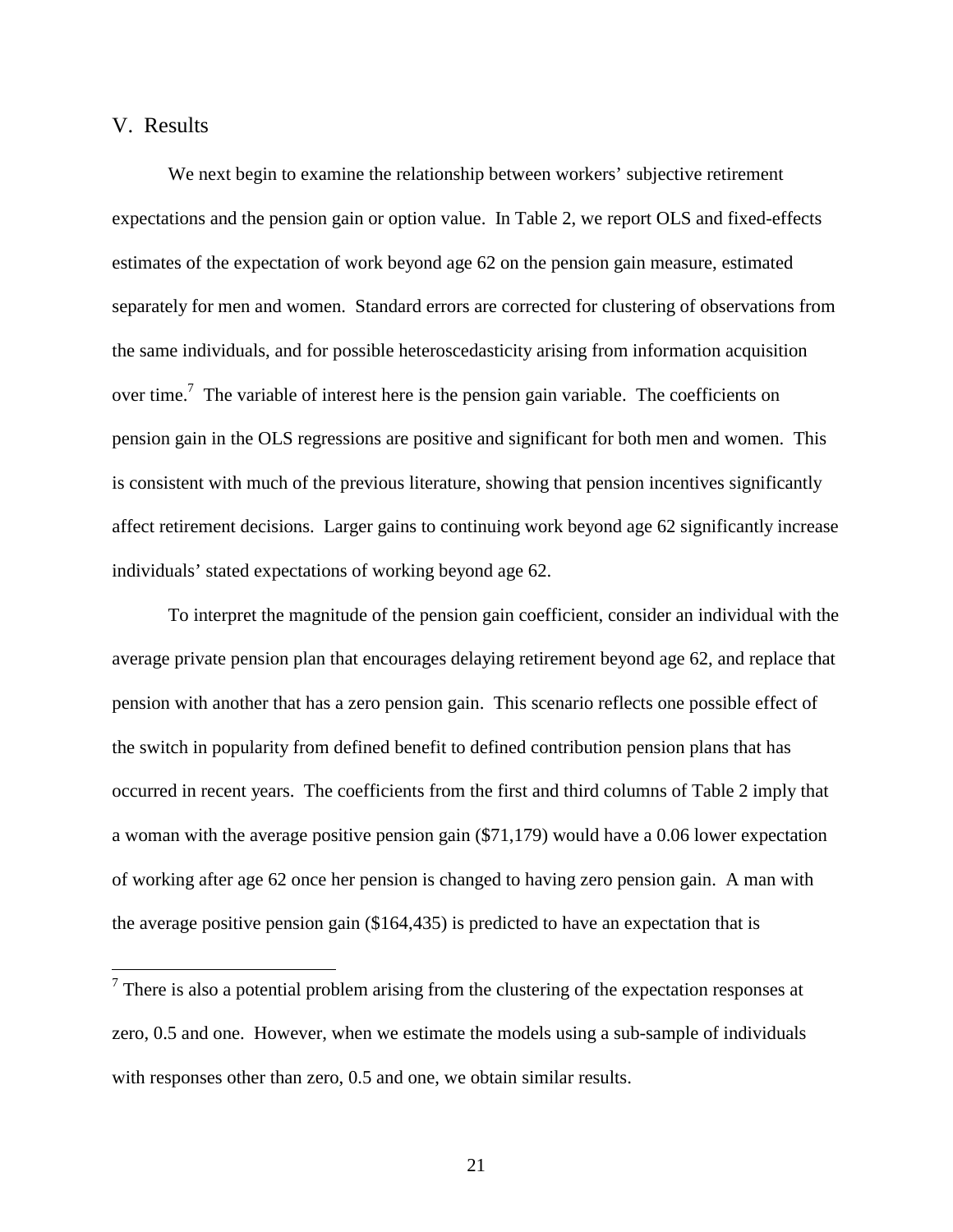approximately 0.10 lower once his pension is changed to having zero pension gain. Note that the larger effect for men is driven entirely by the larger average value of the pension gain, while the estimated coefficient on pension gain is smaller for men than for women.

 These regressions also include controls for age, health, education, marital status, race, ethnicity, as well as annual earnings and total wealth. Most of the coefficients from the OLS regressions have the expected signs. The coefficient on age is negative and significant, but the squared term is positive. The expectation of working after age 62 is initially declining with age, but begins to increase with age after age 57 or 58. Poor health reduces the expectation of working beyond age 62 for men and women. There are some small differences in retirement expectations by education level. Black women are significantly less likely to expect work beyond age 62. Being married decreases a woman's expected probability of continuing work beyond age 62 by 0.16, but has no effect for men. This is not surprising since married women typically have significant sources of labor and retirement income through their husband's earnings, pensions, and Social Security benefits.

 We have also included annual earnings and total non-pension assets to account for differences among workers that might be correlated with their pension wealth and with retirement plans. Gruber and Coile (2000) argue that many option value measures are highly correlated with earnings, and the same may apply to wealth. In the OLS results, these variables have the expected signs, although the asset measures are generally insignificant. Higher earnings increase individuals' expectation of continuing work into their 60s, while increased wealth reduces these expectations.

 To address the problem of omitted variable bias, the second and fourth columns of Table 2 repeat the analysis using a fixed-effects estimator. If there are important omitted variables such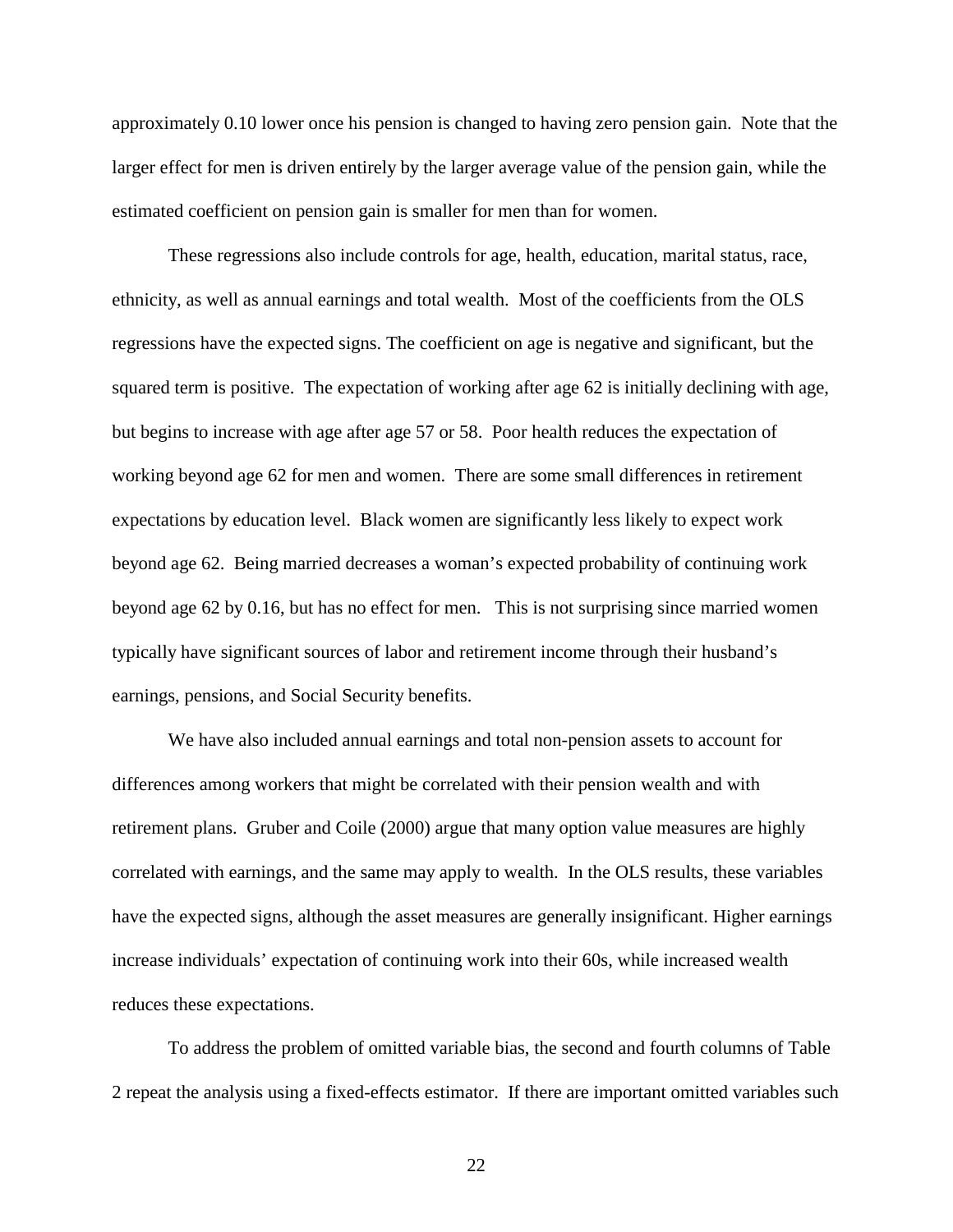as tastes for leisure that are negatively correlated with both the probability of working beyond age 62 and with the pension gain variable, we would expect the fixed-effects estimates to result in a smaller coefficient on the pension gain variable. Indeed, there are sharp reductions in the magnitude of the pension gain coefficient in the fixed-effects specifications. For both men and women, the pension gain effect estimated from within-person changes is less than half the magnitude of the OLS coefficient.

The fixed-effects coefficients imply that a woman with the average positive pension gain value would have an expectation of working after age 62 that is 0.02 lower if her pension changed to having zero pension gain, and that a man under the same circumstances would have an expectation 0.04 lower. Recall that under the OLS estimates, these pension changes would have induced a much larger decrease in expectation (0.06 for women and 0.10 for men). The difference in expectation change is consistent with a strong correlation between unobserved fixed-effects and the pension gain measure and suggests that cross-sectional estimates of the relationship between retirement and retirement wealth or accumulation measures may be subject to significant bias. A Hausman test allows us to reject the hypothesis that the person-specific effects are independent of the regressors.

 The second half of the table repeats the OLS and fixed-effects regressions using the variable for the expectation of working beyond age 65, and the equivalently defined pension gain variables. Looking first at the OLS results, the estimated magnitudes of the coefficients on the pension gain from working past age 65 are somewhat smaller than those for age 62. The fixedeffects estimates using the age 65 variables produce dramatically smaller coefficients on the pension gain variable compared with the age 62 results. One possible explanation for this pattern is that relatively few private pensions have peaks after age 65. Thus, there is less variation in the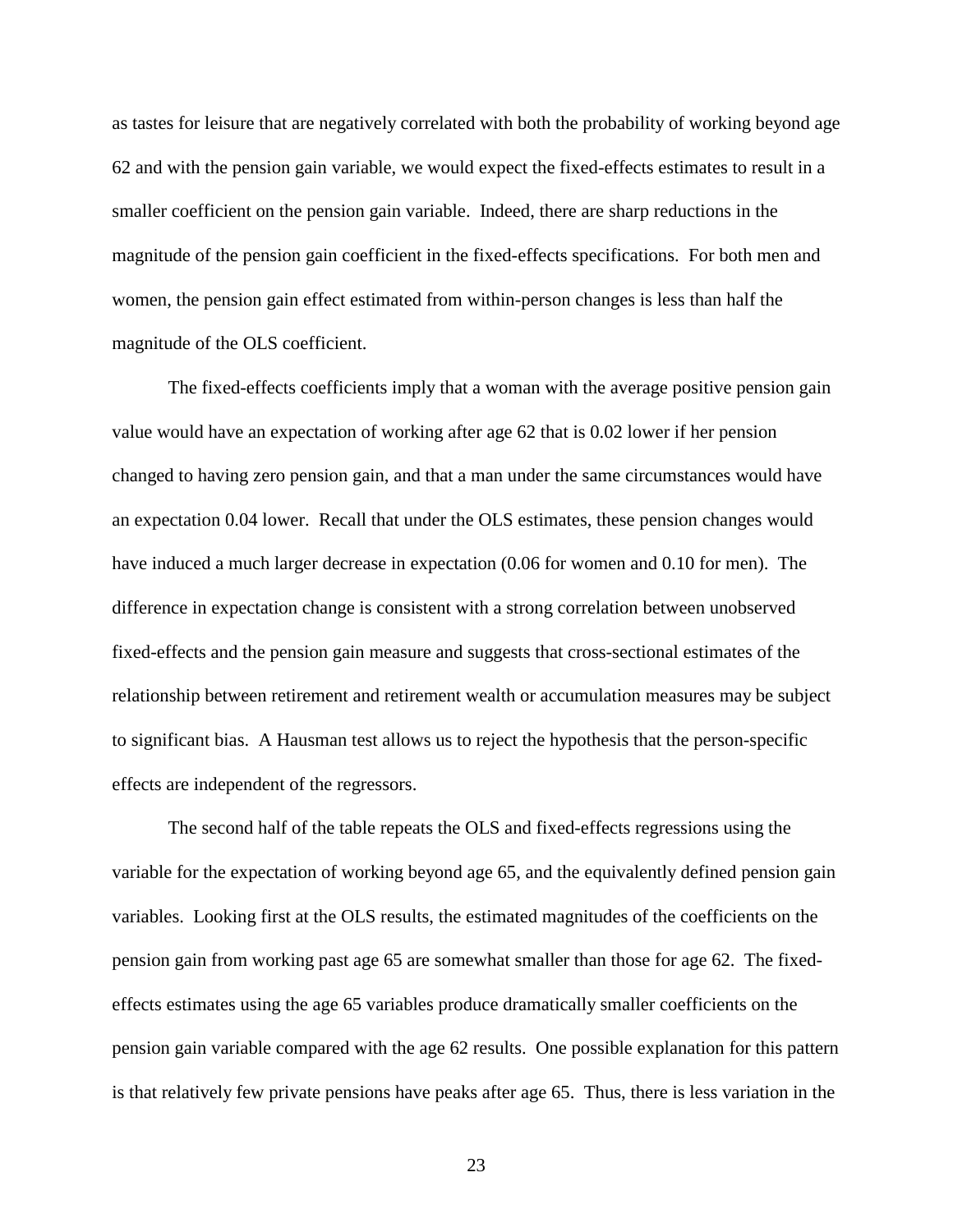gain to working beyond age 65 than in the gain to working beyond age 62. In most of the results that follow, we focus on the variables for working beyond age 62, but note that there may be important differences in pension incentive effects depending on the specific retirement ages being considered.<sup>8</sup>

 Because the questions about working beyond age 62 or 65 do not differentiate between an individual's desire to continue working, and their ability to continue working, we have also estimated the basic models including some additional controls. If individuals anticipate losing a job or suffering diminished health over the next few years, they may have lower expectations of working in the future for reasons that have little to do with financial incentives for retirement. To test for such a possibility, we have used additional expectations data from the HRS surveys. At each wave, individuals were also asked to provide their expectation of losing their current job, their expectations of being able to find a similar job (in the event of a job loss), and their expectation that health would limit their ability to work in the next several years. While the expectation of losing the current job was never significant, the expectation of easily finding a similar job was consistently positive and significant. This latter variable may be reflecting a high valuation of one's human capital and attachment to the labor force. Surprisingly, the coefficient on the expectation of facing a health limitation in the future was positive and significant. Including responses to these questions as additional controls, however, had little effect on the estimated coefficients on the pension gain variables.

 $\overline{a}$ 

 $8$  A similar point is made by Coile and Gruber (1999), who note that the effects of Social Security and pension incentives are much stronger between ages 62 and 69 than between ages 55 and 61.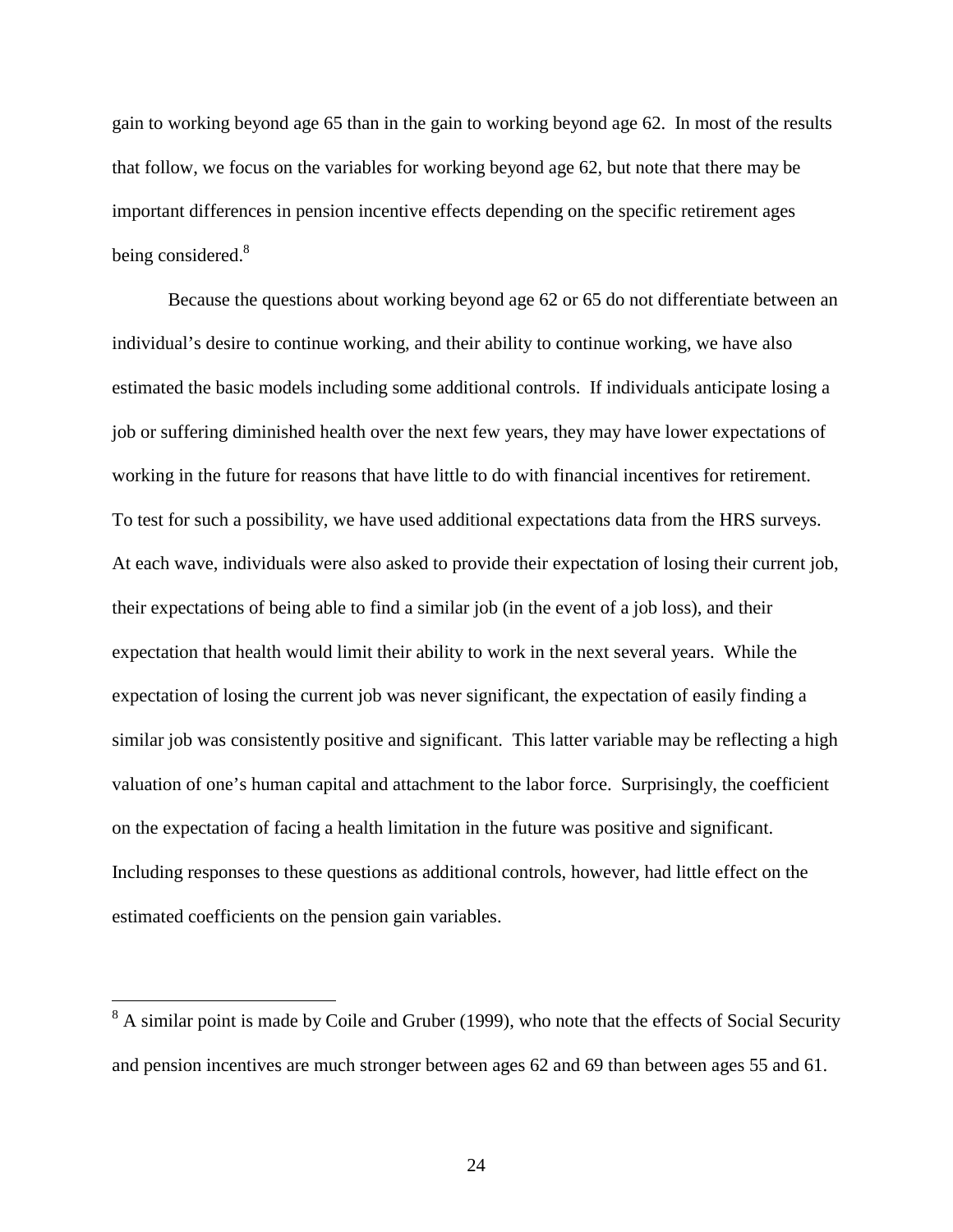Some additional specifications of the basic OLS and fixed-effects regressions are summarized in Table 3. We repeat the analysis using both the sum of private pension and Social Security wealth and using the utility-based option value variable (described above) that combines pension, Social Security, earnings, and asset information, along with assumed utility function variables. We believe it is important to incorporate Social Security measures into the incentives measures, although there are some caveats necessary for these results. First, the pension and Social Security measures that are combined in Table 3 are not completely comparable, since the Social Security measures represent actual benefit amounts and eligibility, and the pension measures represent individuals' understanding of their pension benefits and eligibility.<sup>9</sup> Second, the sources of within-person variation in the Social Security measures are not necessarily the same as for the pension data. The main reason why individuals' Social Security entitlement changes across survey waves is that earnings change across the waves. We control separately for earnings, so the change in Social Security benefits reflects the non-linear way in which earnings translate into benefits. However, if these earnings changes reflect either voluntary job changes or measurement error, the fixed-effects approach may not produce an unbiased estimate.<sup>10</sup> In short, the identification strategy used here is likely to be better suited to the self-reported pension incentives than to the Social Security measures.

<sup>&</sup>lt;sup>9</sup> Although the HRS also contains subjective estimates of the magnitude of future Social Security benefits at the subjective expected date of first receipt, it was not clear how these should be adjusted for different retirement dates.

 $10$  Recall that we have administrative earnings reports with which to compute Social Security benefits only through 1991; for subsequent years we use self-reported annual earnings.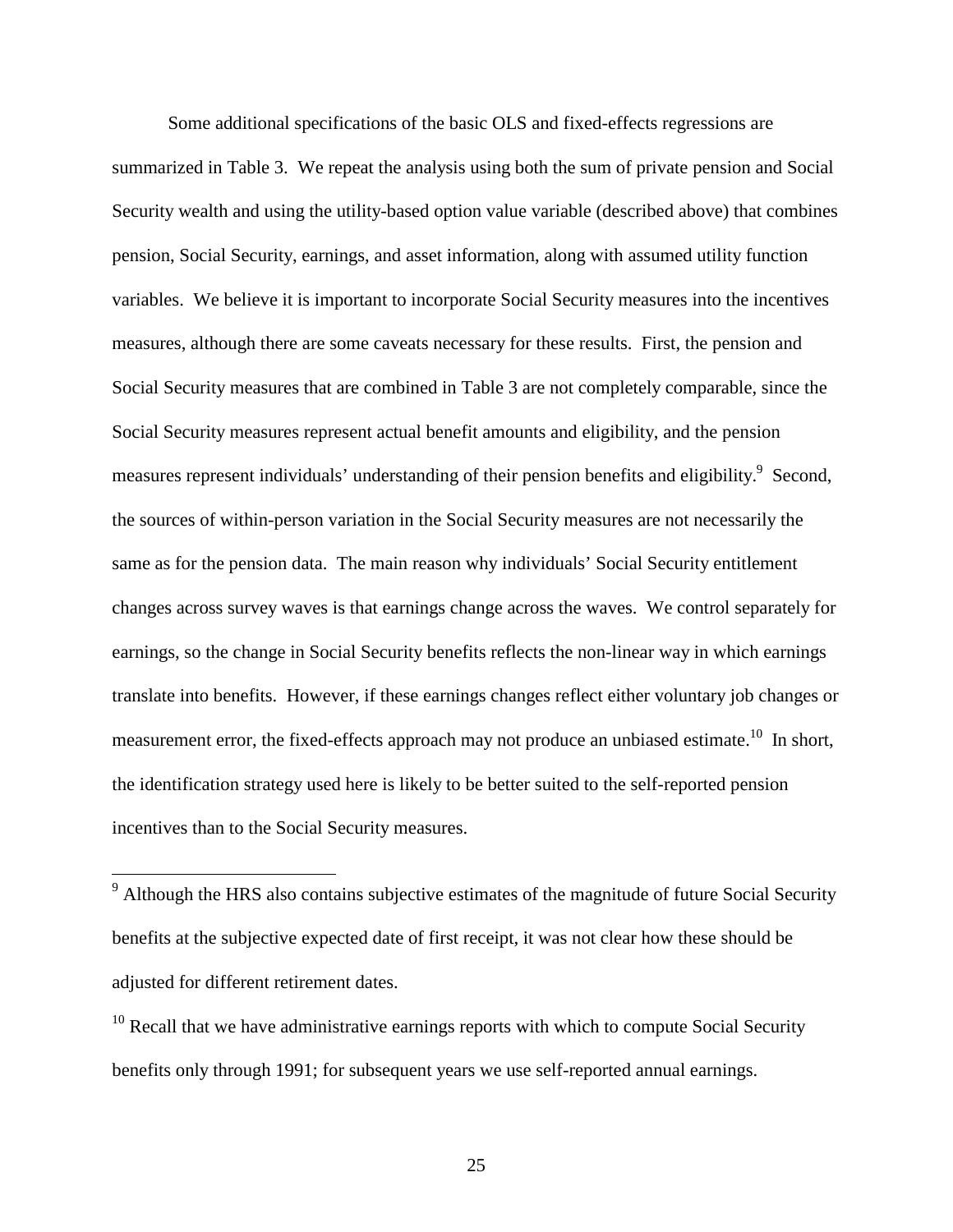The coefficients on the pension plus Social Security measures are similar to those using pension information only. We have also estimated these models using only the Social Security gain measure (and ignoring private pensions entirely). The coefficients on the Social Security gain variable are wrong-signed and sometimes significant in the OLS regressions, and are not statistically significant in the fixed-effects regressions. This is consistent with there being too little within-person variation in the Social Security gain variable for the fixed-effects estimates to be informative. It is worth noting that Coile and Gruber (1999) found no statistically significant relationship between retirement and the "peak value" defined using Social Security benefits when they restricted their sample to those under 61, as is consistent with our sample here. This may reflect the fact that Social Security becomes more important to retirement decisions once individuals reach the age of eligibility in their 60s.

 The option value measures based on utility comparisons are similar to those based on pension gain. The fixed-effects estimates are positive and statistically significant, and are substantially below the corresponding OLS estimates. To provide a meaningful interpretation, consider the previous example of replacing an individual's pension with the average incentive to continuing work past age 62 with a pension that has zero incentive. The fixed-effects coefficient on option value for men suggests that this individual would have an expectation that is 0.01 lower when he no longer has the positive pension incentive while keeping other components of the option value measure the same. Decreasing an individual's option value by one standard deviation would lower the expectation of working beyond age 62 by 0.03.

 In Table 4, we report results from two alternative samples of men and women, focusing again on the pension gain. First, we use a sample that is restricted to individuals who report having a private, employer-provided pension. (The full sample results are repeated in the first set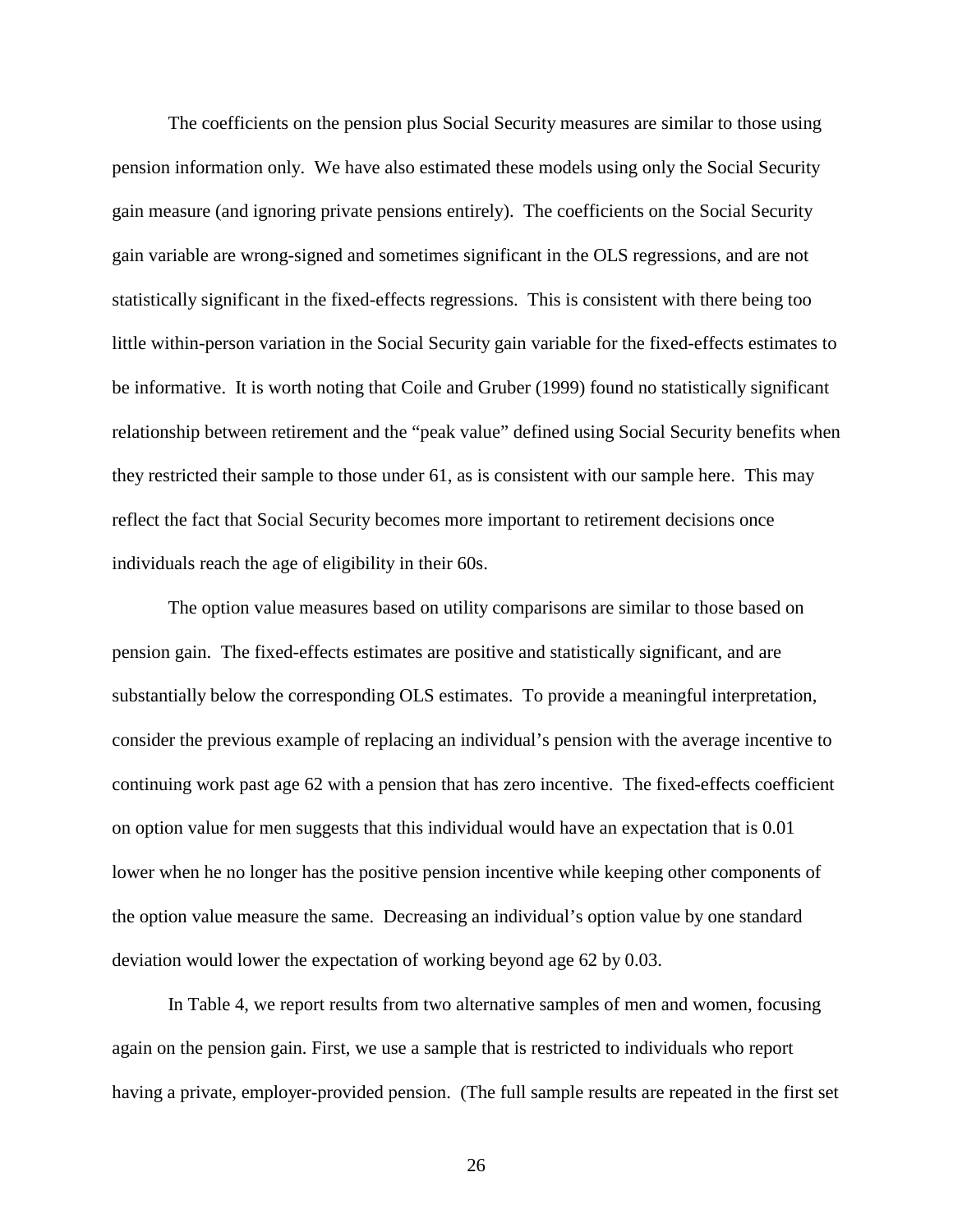of columns for comparison.) This follows Samwick (1998) and tests whether there is a distinction between the effect of having no pension versus any pension, and having a more generous or more steeply sloped pension wealth-retirement age profile. Samwick found that a sample restricted to individuals with pensions produced slightly stronger effects of option value on retirement. He interpreted this finding as evidence that the pension effect was not being driven entirely by the contrast between those with pensions and those without and our results confirm this finding. The OLS and fixed-effects estimation using the sample of those with pensions (most comparable to Samwick's specification) produce estimates of pension gain effects that are very close to those based on the full sample. The similarity of the within-person estimates across the two samples is not surprising since very few individuals go from reporting a pension to reporting none in a subsequent wave.

 The second new set of results in Table 4 is based on a sample limited to individuals with a well-defined change in their pension structures or incentives between survey waves. As mentioned above, this is intended to focus on individuals for whom there is a relatively clear source of within-person variation in the pension gain or option value variables. The regression results for this sample are consistent with results from the broader samples. For men, the pension gain coefficients are similar in magnitude to the full sample and show significant reductions in moving from the OLS to the fixed-effects estimates. The pension gain coefficient from the fixed-effects regression is approximately half the size of the OLS coefficient. For women the OLS and fixed-effects coefficients are somewhat smaller than in the full sample and the fixed-effects coefficient on pension gain is no longer statistically significant, perhaps because the sample size is so dramatically reduced. Overall our results, particularly for men, are not very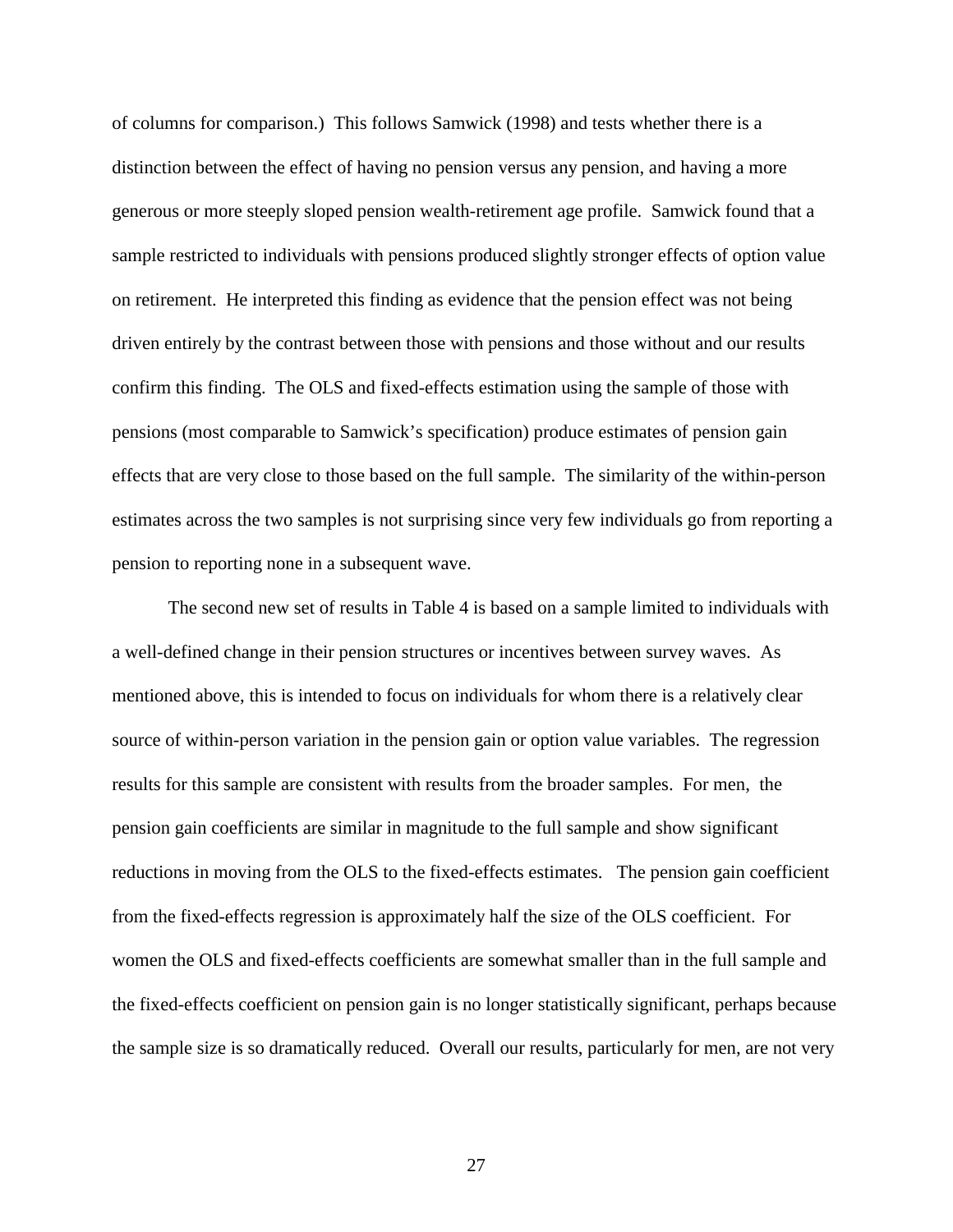sensitive to these sample changes which may focus on more exogenous sources of within-person variation.

 Several previous authors have investigated whether *levels* of retirement wealth (both pension and non-pension) significantly affect retirement behavior, after conditioning on variables capturing the future accumulation of pension wealth such as option value or pension gain. If individuals are liquidity constrained or have relatively low wealth holdings, they may be constrained to continue working. In Table 5, we test whether variables for low pension wealth and low non-pension wealth affect retirement plans. In particular, we include a variable equal to one if total asset are less than \$10,000, and a variable indicating that the value of pension wealth (assuming retirement at age 62) is  $$50,000$  or less.<sup>11</sup>

 The results in Table 5 suggest that low levels of wealth may be important determinants of retirement planning. While the magnitude of coefficients on both low assets and low levels of retirement wealth are reduced by including fixed effects in the regression, they remain positive and are usually statistically significant. Having very low asset holdings increases the likelihood of continuing work beyond age 62 by 0.05. This is slightly larger than the effect of a change from a zero pension incentive to one the average positive pension incentive. For women, low pension wealth also increases the expectation of working beyond age 62. Inclusion of these variables slightly decreases the magnitudes of the pension gain coefficients, but the differences are not statistically significant. The finding that levels of pension and non-pension wealth are related to retirement expectations differs from recent findings by Samwick (1998). Samwick

 $\overline{a}$ 

 $11$  These results are not sensitive to changes in the definition of "low assets". Similar results are obtained if we use alternative definitions of low asset holdings up to \$30,000.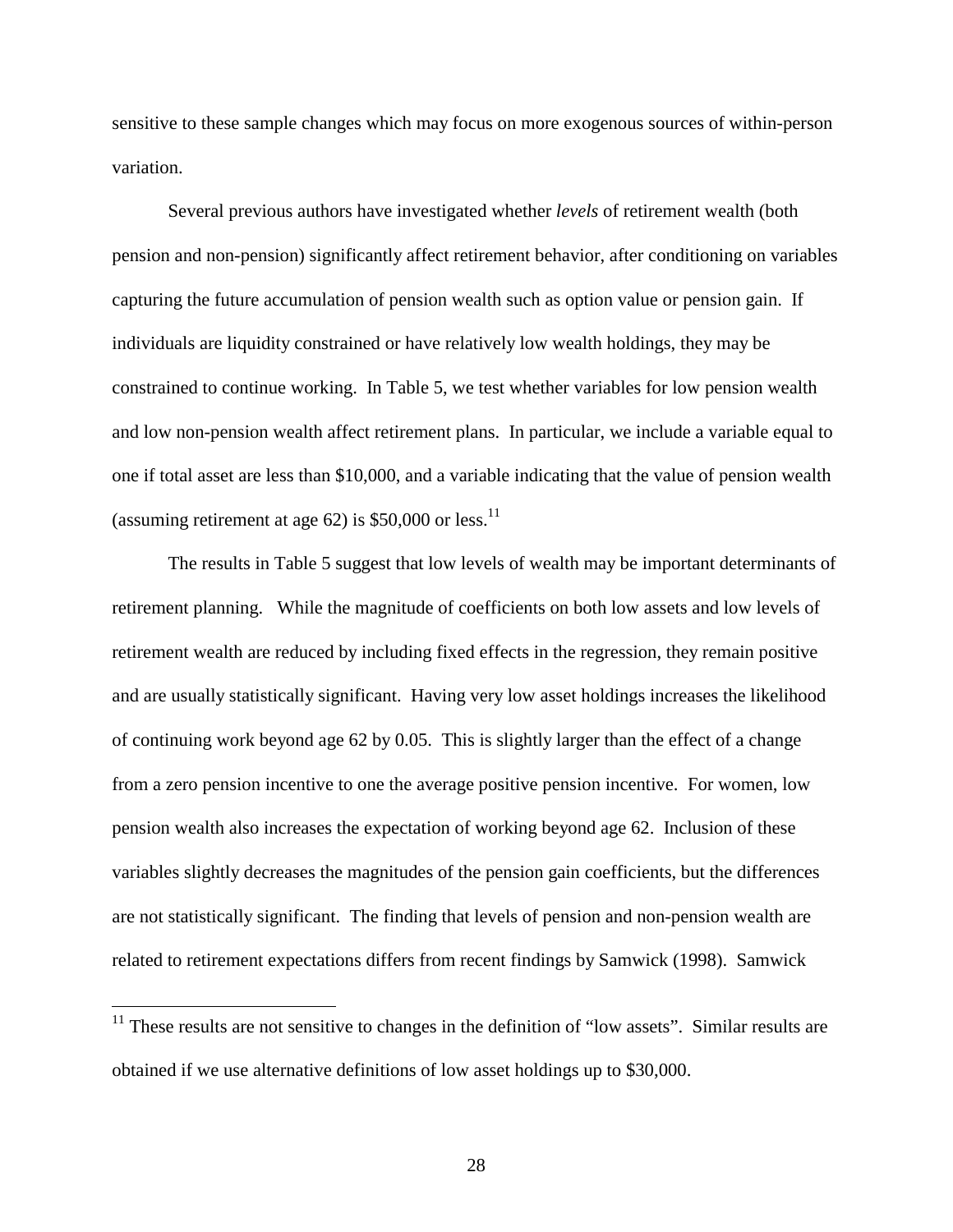notes in his conclusion that it is only the change in pension wealth (through the option value) and not the level that affects the decision to retire. While we do not focus on actual retirement, but on retirement expectations, our findings suggest that wealth levels may be important. Individuals with low levels of wealth are more likely to plan to continue working beyond age 62. Further, these effects remain after controlling for individual fixed effects. While option value or pension gain variables are important, having adequate levels of wealth also appears to be crucial to retirement timing. Coile and Gruber (2000) also provide evidence that wealth levels may be important, even after controlling for retirement wealth accumulation.

 We have estimated several additional specifications as robustness checks on our main results. First, because many individuals in their early 50s may not have begun to think in great detail about retirement, we have restricted the sample to include only those over the age of 55. Results for this group are very similar to the results in Table 2. Second, our calculation of the pension gain and option value variables use survival probabilities that differ only by age and gender. Heterogeneity across individuals in health or life expectancy may lead some individuals to more heavily discount future pension returns than others. To account for this, we have included an additional variable in the regressions, indicating an individual's subjective expectation of living beyond age 75, as well as an interaction between this variable and the pension gain or option value measure. None of the interaction terms are statistically significant, and inclusion of the life expectancy variables does not change the coefficients on our main variables of interest. Finally, because single and married women may have very different plans and resources available for retirement, we have estimated the results for women separately by marital status. The effects of measured individual retirement incentives are similar for married and unmarried women.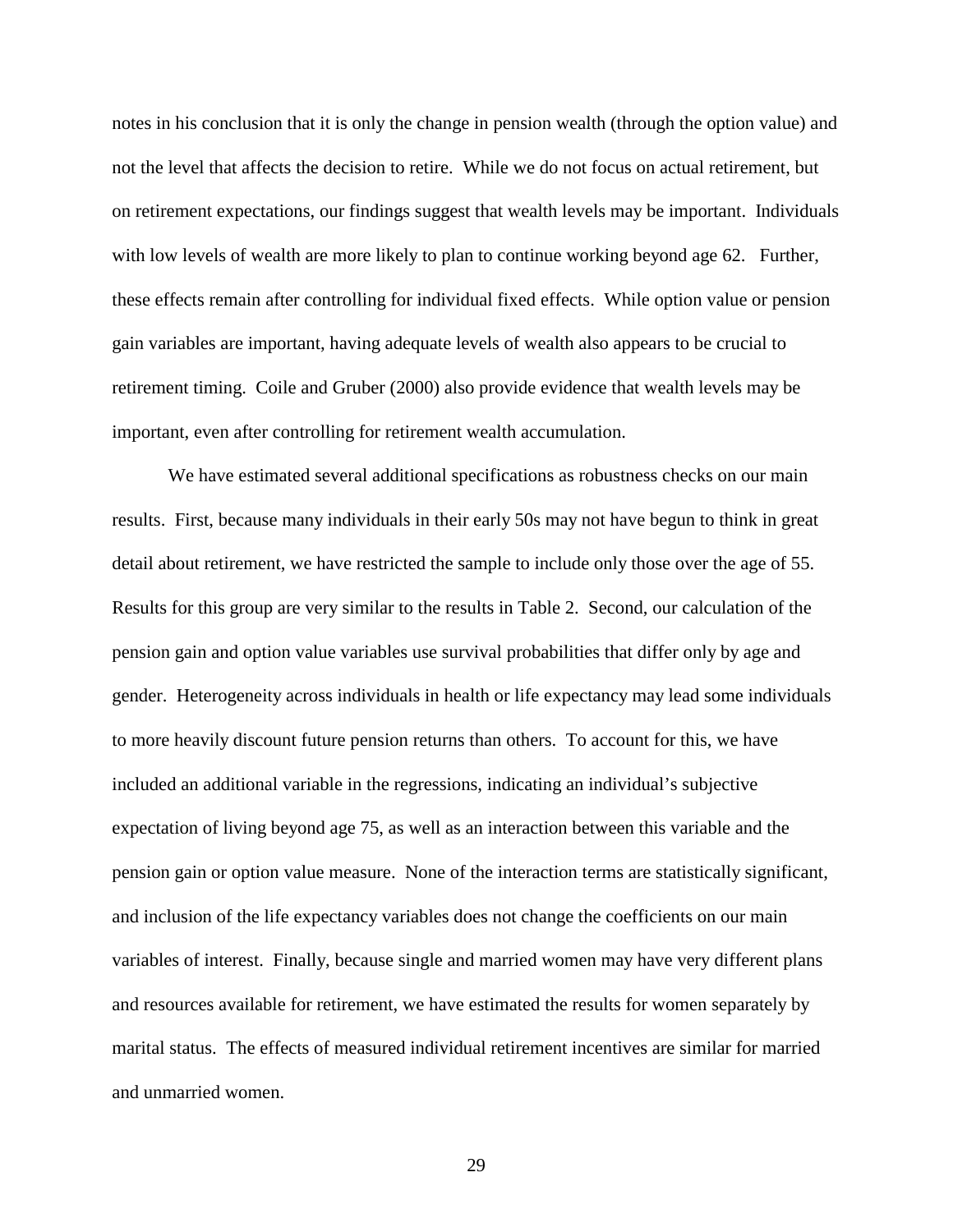A final concern with our fixed-effects results is whether they are subject to bias due to measurement error in reported pension incentives. While within-person estimates are often subject to increased bias from measurement error in the independent variable, we do not believe this is a serious problem for the pension incentive measures used here. First, the pension gain (and option value) measures are intended to capture what individuals believe their pension wealth profile to look like, not necessarily the "true" pension plan known to the employer. Thus, deviations between the perceived and the true pension plan should not be viewed as measurement error in this context. Secondly, there is evidence that deviations between self-reported and employer-reported pension plans across waves of the HRS do reflect a lack of knowledge about true pensions, rather than random noise in the reports. Gustman and Steinmeier (1999) report that, as individuals move closer to normal retirement ages, they are more likely to accurately report certain aspects of their pension plans (based on comparison with employer reports).

 Although we do not view deviations between the true and reported pension provisions as measurement error in the context of this study of retirement expectations, there do remain potential sources of measurement error in the self-reported pensions. In particular, while the HRS asks respondents an extensive set of questions to describe their pension incentives, it is possible that the responses to these questions do not allow respondents to fully characterize the future profile of their potential retirement wealth. This would mean that the constructed pension gain and option value variables do not fully reflect what individuals *believe* to be their actual profile of pension wealth accumulation. Such a source of measurement error is likely to be highly serially correlated across years since the structure of the HRS questions across years does not change a great deal. In the extreme case of perfectly serially correlated errors, the fixed-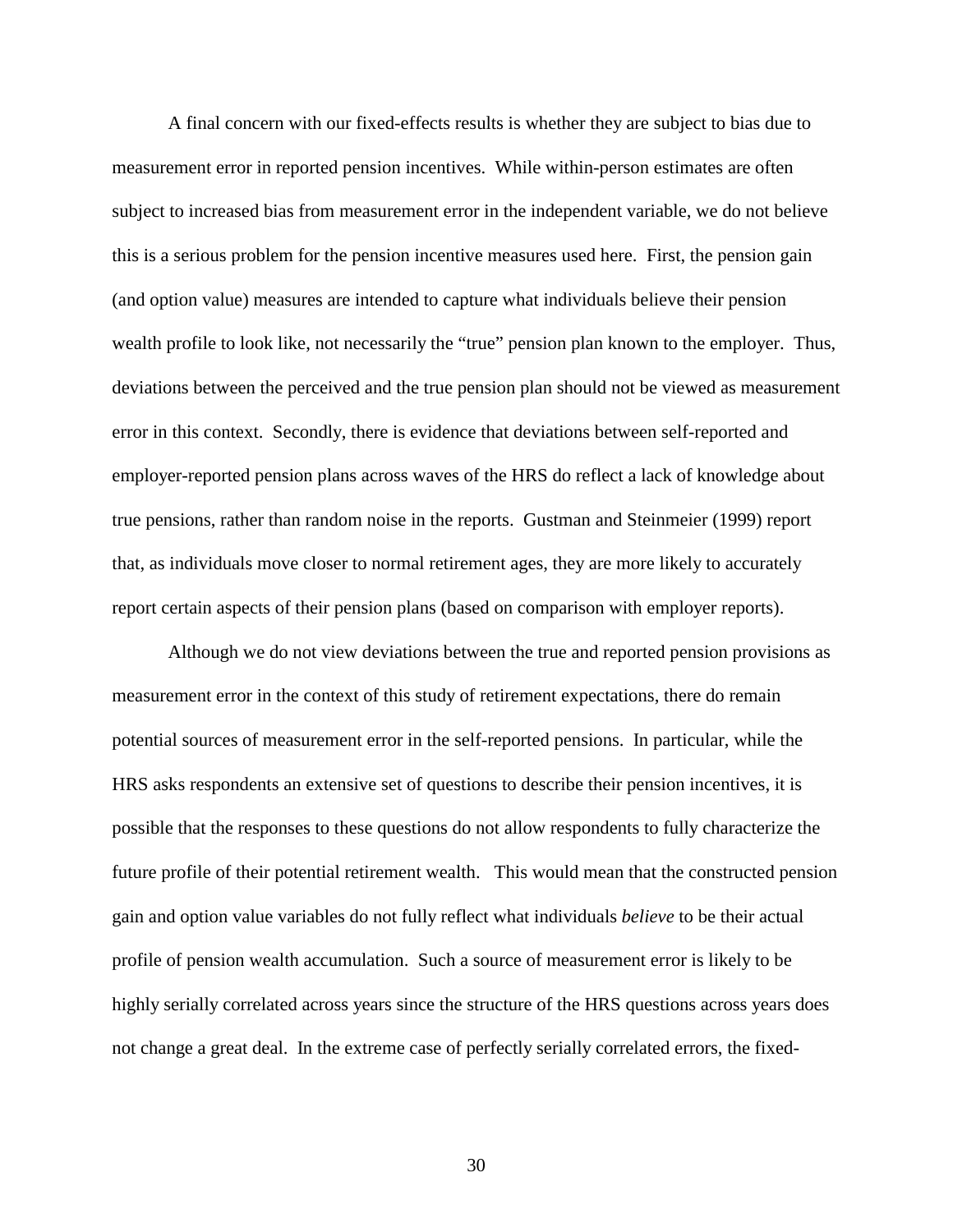effects estimator would eliminate such measurement error and so it would not be a concern in interpreting our main results. $^{12}$ 

 Finally, it is also possible that individuals do randomly misreport their actual knowledge of their pensions plans, leading to classical measurement error. We have attempted a more direct investigation of this possibility. Because different methods of eliminating the fixed-effects will lead to different degrees of bias from classical measurement error (Griliches and Hausman, 1986), we have repeated our analysis using both first-differences and long-differences – differencing between waves 1 and 3. All of these alternative estimators (fixed-effects, firstdifferences, long-differences) produce very similar estimates of the coefficients on pension gain and option value. The first-differenced estimator and the fixed-effects estimator can be combined to produce an estimator that is consistent in the face of serially uncorrelated measurement error. This "Griliches-Hausman" estimate is very close to the main estimates presented earlier, but with extremely large standard errors. For men, the pension gain coefficient from the "Griliches-Hausman" estimator is 0.019 with a standard error of 0.04 (comparable to the fixed-effects estimate of 0.0216 from Table 2). The lack of precision likely reflects the fact that we have only three waves of data and so are looking at differences of only 2 versus 4 years.

 $\overline{a}$ 

<sup>&</sup>lt;sup>12</sup> Similar reasoning would apply to measurement error introduced by our assumptions of discount rates and utility function parameters.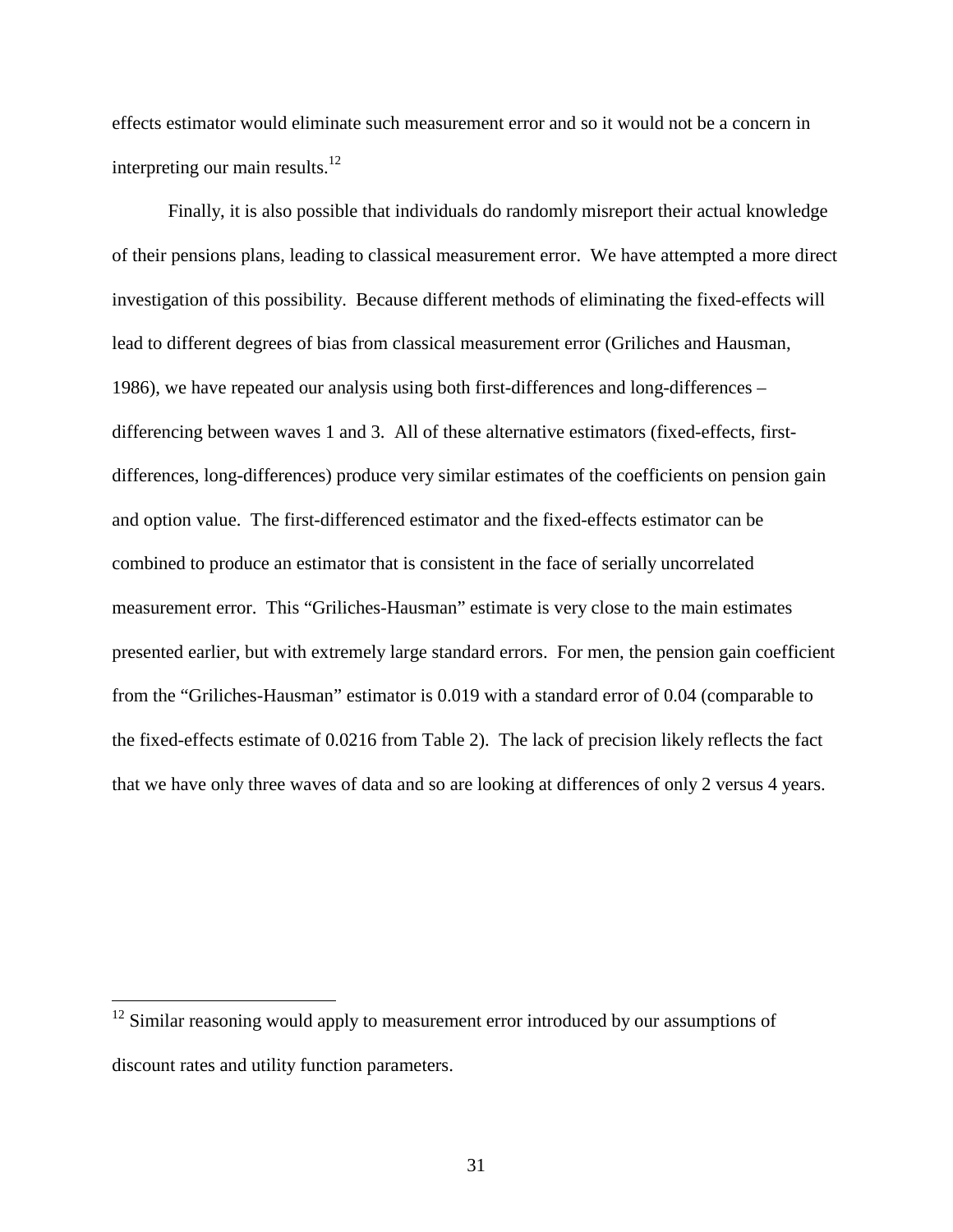As a result, the combined estimator has very low power.<sup>13</sup> This admittedly weak evidence, along with consideration of the nature of the self-reported pension data provide some assurance that the difference between our OLS and fixed-effects estimates is not the result of classical measurement error.

## VII. Conclusion

 $\overline{a}$ 

 This paper investigates the relationship between retirement expectations and incentives for retirement provided by employer-sponsored pension plans and Social Security. Because we focus on repeated observations of individuals' subjective expectations of continuing work, we are able to control for unobserved individual fixed-effects that may be correlated with pension incentives. Our results provide evidence that this unobserved heterogeneity is important, and that existing research which largely ignores such heterogeneity may be substantially overstating the responsiveness of individuals to pension-related incentives.

 Our main conclusions can be summarized as follows: first, forward-looking measures of pension wealth only, and broader measures that include earnings, Social Security and assets, are

 $13$  We have also attempted an instrumental variables approach, using employer-reports of wave 1 pension incentives, combined with information on job loss, early retirement incentives and discrete pension changes (and interaction terms) as instruments for the change in pension gain across waves. Unfortunately, this also resulted in very imprecisely estimated coefficients on the pension gain variables that were not statistically distinguishable from either the OLS or the fixedeffects estimates.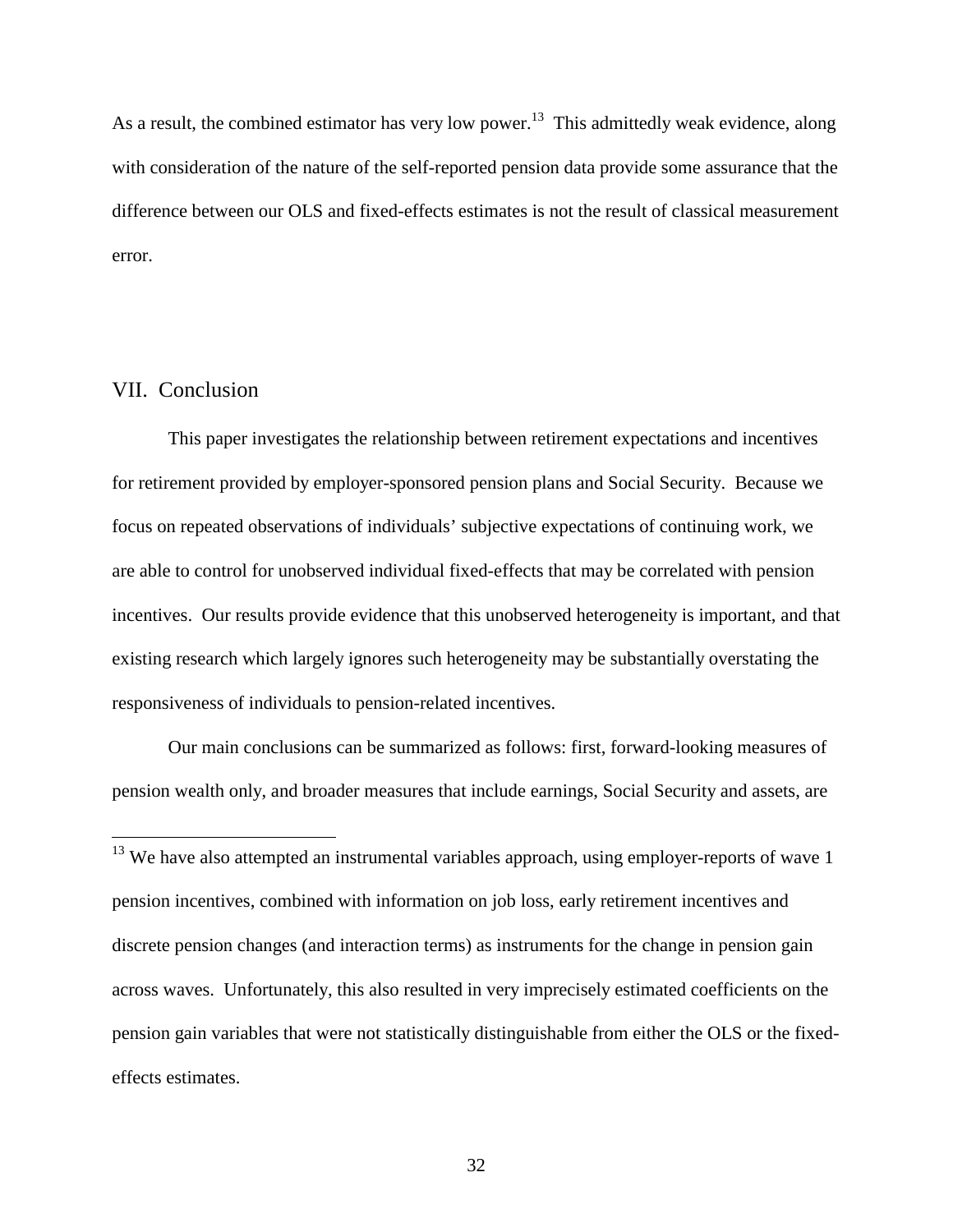significantly related to individuals' expectations of continuing work into their 60s. This confirms the main finding of the literature based on actual retirement behavior. Second, this relationship remains significant even when we control for unobserved heterogeneity using fixed-effects estimators. Thus, there can be little doubt that individuals consider these forward-looking incentives when making their retirement plans. Third and most importantly, however, the magnitude of these incentive effects varies dramatically between OLS and differenced estimation strategies. Coefficients on pension incentive measures from fixed-effects regressions are less than half the magnitude of similar OLS regressions.

 While most of the literature in this area has focused on actual retirement behavior, our results pertain to individuals' expectations about continuing work beyond age 62. We show that there are strong connections between these subjective expectations and actual future work behavior, and so our results are also relevant to longitudinal studies of actual retirement. These findings pose a challenge to future research on retirement to better control for heterogeneity in tastes for retirement that may be correlated with observed pension and other retirement wealth.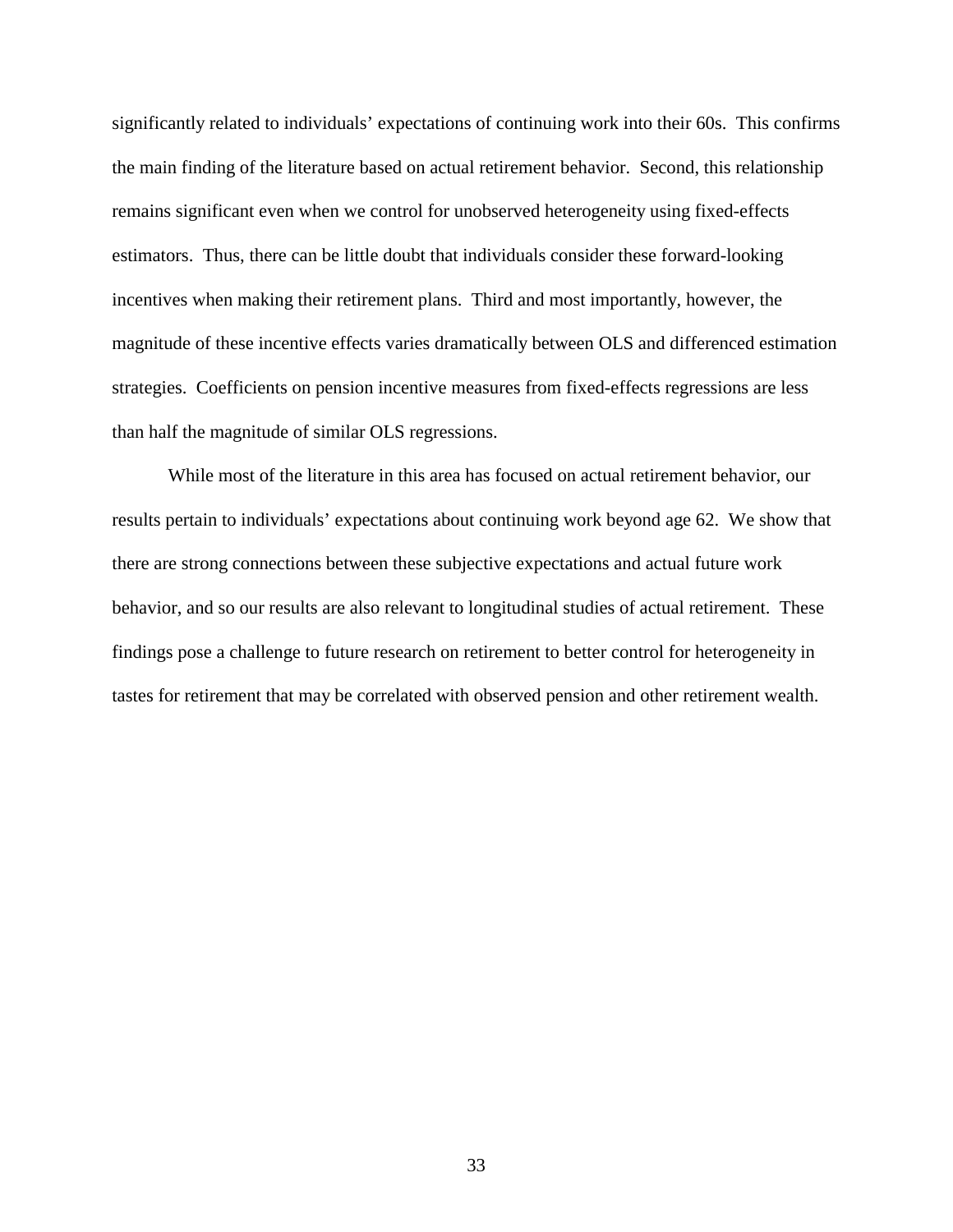#### **References**

- Chan, Sewin and Ann Huff Stevens, "Does Job Loss Alter the Timing of Retirement? Exploring the Role of Earnings, Assets and Pensions," manuscript, New York University (1999).
- Chan, Sewin and Ann Huff Stevens, "The Effects of Job Loss on Older Workers: Employment, Earnings and Wealth," in Peter P. Budetti, Richard V. Burkhauser, Janice M. Gregory and H. Allan Hunt (eds.), *Ensuring Health and Income Security for an Aging Workforce* (Kalamazoo: W.E. Upjohn Institute for Employment Research, 2001).
- Coile, Courtney and Jonathan Gruber, " Social Security and Retirement," manuscript, MIT (1999).
- Coile, Courtney and Jonathan Gruber, "Social Security and Retirement," NBER Working Paper 7830 (2000).
- Griliches, Zvi and Jerry A. Hausman, "Errors in Variables in Panel Data," *Journal of Econometrics* 31:1 (1986), 93-118.
- Gustman, Alan L. and Thomas L. Steinmeier, "A Structural Retirement Model," *Econometrica* 54 (1986), 555-584.
- Gustman, Alan L., and Thomas L. Steinmeier, "Effects of Pensions on Savings: Analysis with Data from the Health and Retirement Study," NBER Working Paper 6681 (1998).
- Gustman, Alan L., and Thomas L. Steinmeier, "What People Don't Know about their Pensions and Social Security: An Analysis using Linked Data from the Health and Retirement Study," NBER Working Paper 7368 (1999).
- Krueger, Alan B., and Jorn-Steffen Pischke, "The Effect of Social Security on Labor Supply: A Cohort Analysis of the Notch Generation," *Journal of Labor Economics* 10:4 (1992), 412-37.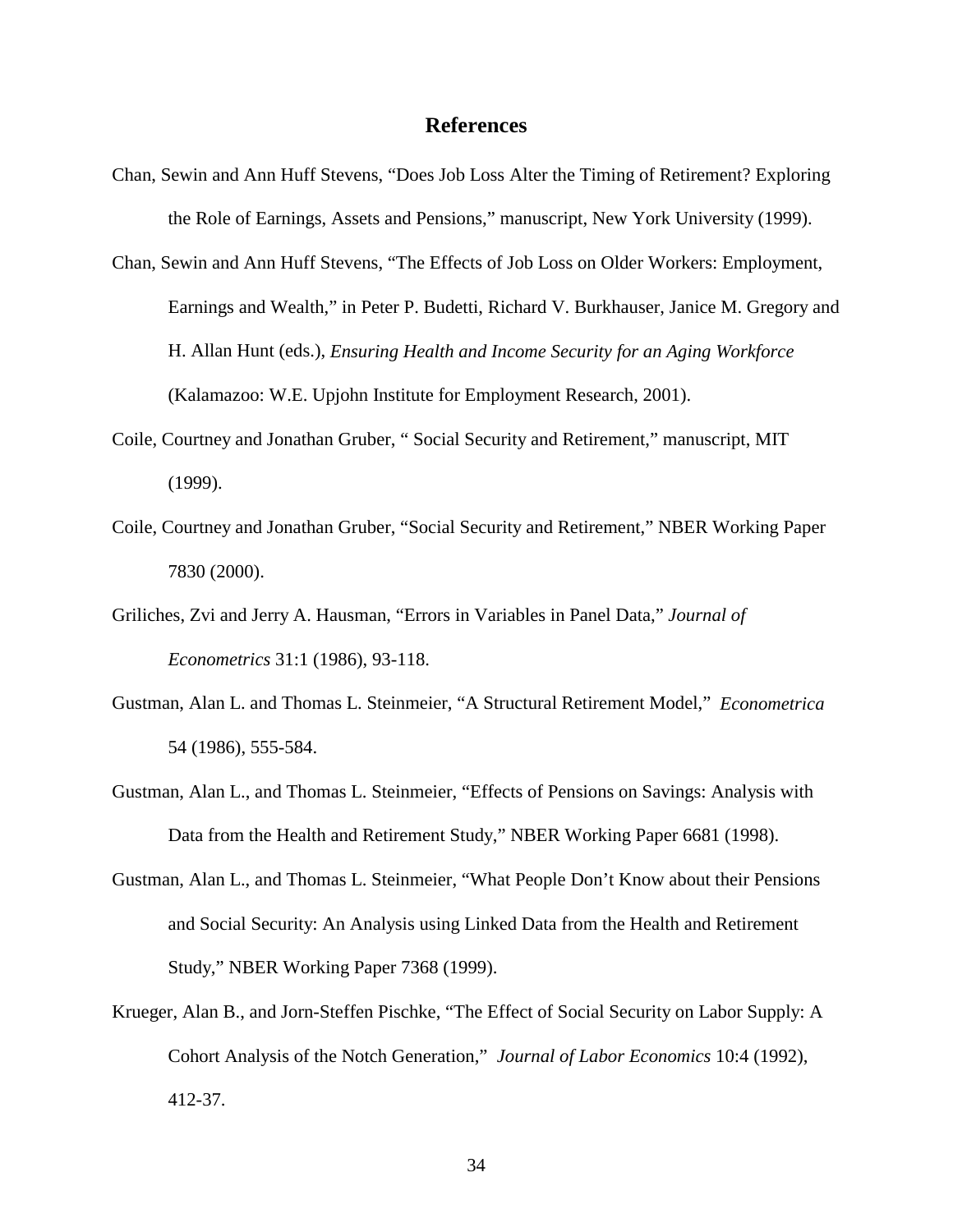- Lumsdaine, Robin, James Stock and David Wise, "Three Models of Retirement: Computational Complexity Versus Predictive Validity," in David Wise (ed.) *Topics in the Economics of Aging* (Chicago: University of Chicago Press, 1992).
- Moore, James F., and Olivia S. Mitchell, "Projected Retirement Wealth and Savings Adequacy in the Health and Retirement Study," NBER Working Paper 6240 (1997).
- Ruhm, Christopher, "Bridge Jobs and Partial Retirement," *Journal of Labor Economics* 8 (1990), 482-501.
- Rust, John, "A Dynamic Programming Model of Retirement Behavior," in David Wise (ed.) *The Economics of Aging* (Chicago: University of Chicago Press, 1989).
- Rust, John and Christopher Phelan, "How Social Security and Medicare Affect Retirement Behavior in a World of Incomplete Markets," *Econometrica* 65:4 (1997), 781-821.
- Samwick, Andrew, "New Evidence on Pensions, Social Security, and the Timing of Retirement," *Journal of Public Economics* 70:2 (1998), 207-36.
- Samwick, Andrew, "Comments on Coile and Gruber, 'Social Security Incentives for Retirement,'" manuscript, Dartmouth College (1999).
- Stock, James and David Wise, "Pensions, the Option Value of Work, and Retirement," *Econometrica* 58 (1990), 1151-1180.
- Uccello, Cori, and Kevin Perese, "Wealth Accumulation in the Health and Retirement Study: The Importance of Including Pension Wealth," Urban Institute Report (1999).
- Venti, Stephen, and David Wise, "Choice, Chance, and Wealth Dispersion at Retirement," NBER Working Paper 7521 (2000).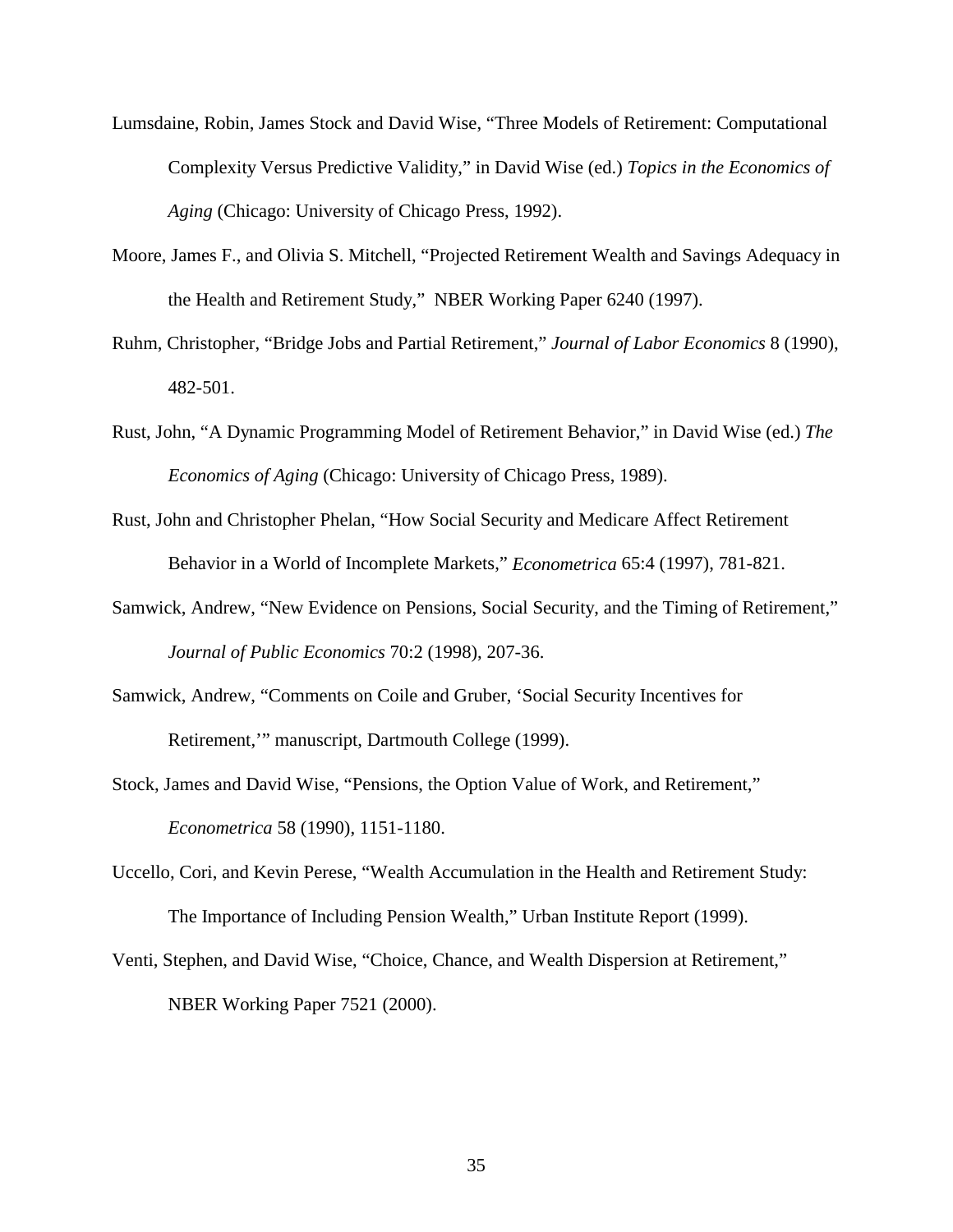|                        | Expectation of working |       | Expectation of working |       |  |
|------------------------|------------------------|-------|------------------------|-------|--|
|                        | after age 62           |       | after age 65           |       |  |
|                        | Women                  | Men   | Women                  | Men   |  |
| $\overline{0}$         | 33.8%                  | 25.7% | 55.1%                  | 44.7% |  |
| $0.01 - 0.09$          | 1.1%                   | 1.1%  | 1.7%                   | 2.2%  |  |
| $0.10 - 0.19$          | 5.2%                   | 4.7%  | 6.3%                   | 6.9%  |  |
| $0.20 - 0.29$          | 6.5%                   | 6.0%  | 7.3%                   | 7.5%  |  |
| $0.30 - 0.39$          | 3.5%                   | 3.0%  | 3.2%                   | 3.1%  |  |
| $0.40 - 0.49$          | 2.6%                   | 2.3%  | 2.3%                   | 2.5%  |  |
| $0.50 - 0.59$          | 15.1%                  | 13.8% | 10.3%                  | 12.4% |  |
| $0.60 - 0.69$          | 2.1%                   | 1.9%  | 1.4%                   | 1.9%  |  |
| $0.70 - 0.79$          | 4.6%                   | 5.5%  | 2.8%                   | 3.5%  |  |
| $0.80 - 0.89$          | 4.7%                   | 6.4%  | 2.3%                   | 3.8%  |  |
| $0.90 - 0.99$          | 3.7%                   | 6.0%  | 1.3%                   | 2.4%  |  |
| -1                     | 17.2%                  | 23.4% | 5.9%                   | 9.1%  |  |
| Number of observations | 5,703                  | 5,735 | 5,783                  | 5,948 |  |

**Table 1 Distribution of Subjective Retirement Expectations**

Notes: Pooled data from the first three waves of the HRS.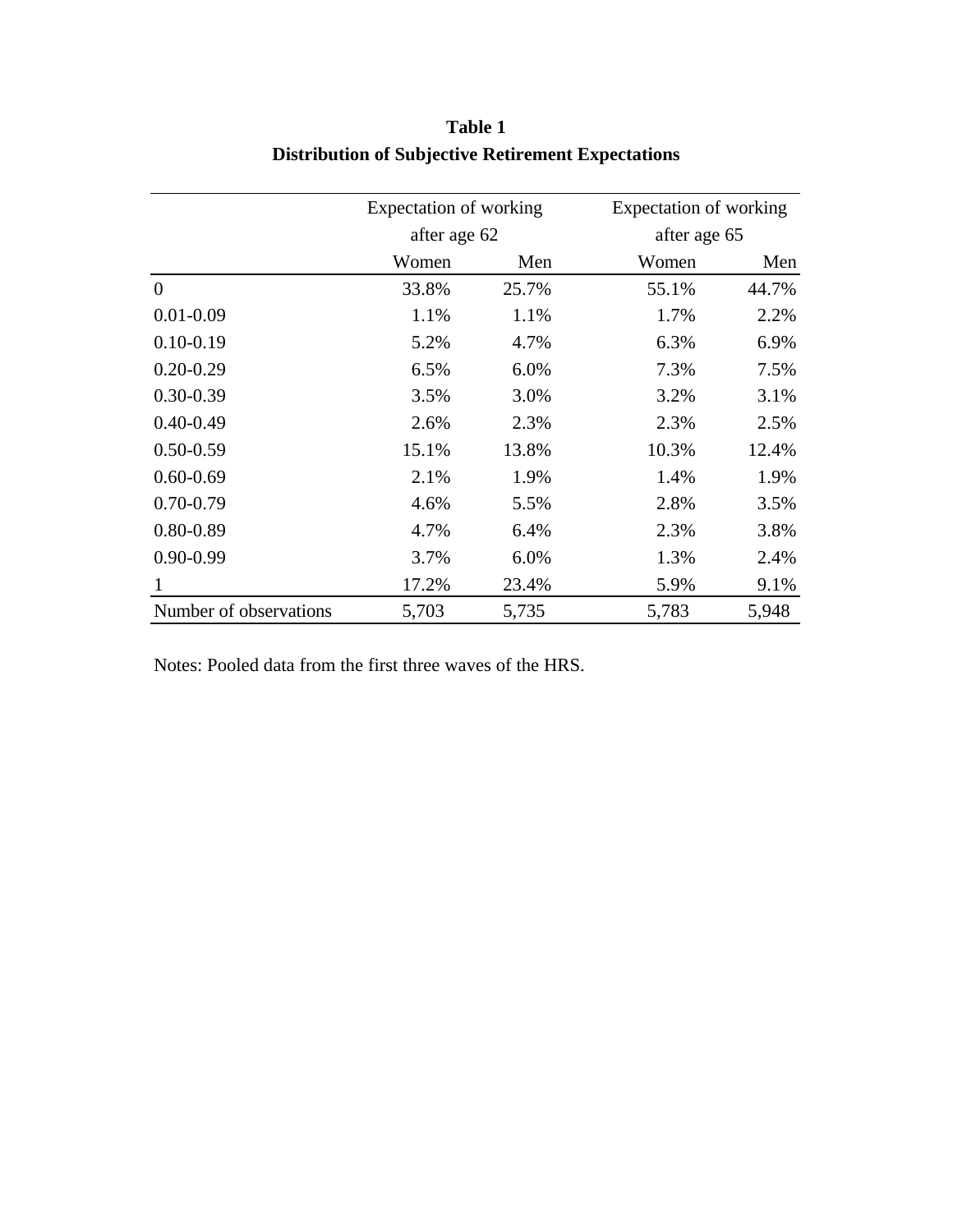| Dependent variable:                       |                | Expectation of work after age 62 |              |              |              | Expectation of work after age 65 |              |              |  |
|-------------------------------------------|----------------|----------------------------------|--------------|--------------|--------------|----------------------------------|--------------|--------------|--|
| Sample:                                   |                | Women                            | Men          |              |              | Women                            | Men          |              |  |
| Estimation procedure:                     | <b>OLS</b>     | $FE$                             | <b>OLS</b>   | <b>FE</b>    | <b>OLS</b>   | <b>FE</b>                        | <b>OLS</b>   | <b>FE</b>    |  |
|                                           | (1)            | (2)                              | (3)          | (4)          | (5)          | (6)                              | (7)          | (8)          |  |
| pension gain                              | 0.0830         | 0.0282                           | 0.0624       | 0.0216       | 0.0648       | 0.0162                           | 0.0343       | 0.0011       |  |
| (\$100,000)                               | (0.0223)       | (0.0106)                         | (0.0135)     | (0.0071)     | (0.0131)     | (0.0116)                         | (0.0127)     | (0.0060)     |  |
| age                                       | $-0.2059$      | $-0.2096$                        | $-0.1365$    | $-0.0390$    | $-0.0656$    | $-0.0297$                        | 0.0289       | 0.0495       |  |
|                                           | (0.0651)       | (0.0720)                         | (0.0713)     | (0.0696)     | (0.0448)     | (0.0522)                         | (0.0503)     | (0.0528)     |  |
| age <sup>2</sup>                          | 0.0019         | 0.0015                           | 0.0013       | 0.0002       | 0.0006       | 0.0004                           | $-0.0002$    | $-0.0005$    |  |
|                                           | (0.0006)       | (0.0006)                         | (0.0006)     | (0.0006)     | (0.0004)     | (0.0004)                         | (0.0004)     | (0.0004)     |  |
| self-reported health                      | $-0.0176$      | $-0.0081$                        | $-0.0468$    | $-0.0113$    | $-0.0142$    | 0.0015                           | $-0.0325$    | 0.0017       |  |
| $(1 = \text{excellent}, 5 = \text{poor})$ | (0.0060)       | (0.0089)                         | (0.0061)     | (0.0079)     | (0.0048)     | (0.0069)                         | (0.0053)     | (0.0066)     |  |
| couple                                    | $-0.1632$      | $-0.0052$                        | 0.0151       | 0.0950       | $-0.1424$    | $-0.0556$                        | $-0.0249$    | 0.0349       |  |
|                                           | (0.0142)       | (0.0505)                         | (0.0198)     | (0.0489)     | (0.0121)     | (0.0398)                         | (0.0186)     | (0.0411)     |  |
| some college                              | 0.0381         |                                  | 0.0253       |              | 0.0270       |                                  | 0.0292       |              |  |
|                                           | (0.0164)       |                                  | (0.0181)     |              | (0.0133)     |                                  | (0.0154)     |              |  |
| college graduate                          | 0.0260         |                                  | 0.0370       |              | 0.0444       |                                  | 0.0588       |              |  |
|                                           | (0.0179)       |                                  | (0.0188)     |              | (0.0153)     |                                  | (0.0162)     |              |  |
| black                                     | $-0.0754$      |                                  | $-0.0167$    |              | $-0.0491$    |                                  | $-0.0003$    |              |  |
|                                           | (0.0174)       |                                  | (0.0207)     |              | (0.0137)     |                                  | (0.0183)     |              |  |
| hispanic                                  | 0.0139         |                                  | 0.0811       |              | 0.0449       |                                  | 0.0864       |              |  |
|                                           | (0.0240)       |                                  | (0.0240)     |              | (0.0193)     |                                  | (0.0217)     |              |  |
| annual earnings                           | 4.60E-07       | 2.76E-07                         | 2.68E-07     | 3.32E-07     | 8.59E-09     | $-4.67E-09$                      | 2.83E-07     | 3.75E-07     |  |
|                                           | $(2.06E-07)$   | $(2.26E-07)$                     | $(3.03E-07)$ | $(3.59E-07)$ | $(2.30E-07)$ | $(1.86E-07)$                     | $(2.20E-07)$ | $(3.62E-07)$ |  |
| non-pension assets                        | $-2.10E-08$    | 1.26E-09                         | $-5.54E-09$  | $-1.44E-09$  | $-8.79E-09$  | $-1.16E-10$                      | 5.06E-09     | $-1.50E-09$  |  |
|                                           | $(1.54E-08)$   | $(8.63E-09)$                     | $(9.13E-09)$ | $(7.14E-09)$ | $(7.83E-09)$ | $(5.86E-09)$                     | $(8.03E-09)$ | $(5.36E-09)$ |  |
| wave 2                                    | $-0.0494$      | 0.0649                           | $-0.0500$    | 0.0016       | $-0.0297$    | $-0.0504$                        | $-0.0471$    | $-0.0218$    |  |
|                                           | (0.0099)       | (0.0357)                         | (0.0104)     | (0.0341)     | (0.0078)     | (0.0288)                         | (0.0084)     | (0.0288)     |  |
| wave 3                                    | 0.0072         | 0.1798                           | $-0.0298$    | 0.0371       | 0.0106       | $-0.0485$                        | $-0.0188$    | 0.0007       |  |
|                                           | (0.0139)       | (0.0729)                         | (0.0137)     | (0.0689)     | (0.0112)     | (0.0586)                         | (0.0117)     | (0.0581)     |  |
| intercept                                 | 6.2346         | 7.5215                           | 4.2279       | 1.9084       | 2.2080       | 0.7322                           | $-0.5940$    | $-1.0483$    |  |
|                                           | (1.8492)       | (2.1983)                         | (2.0378)     | (2.1153)     | (1.2821)     | (1.6342)                         | (1.4523)     | (1.6497)     |  |
| No. of observations                       | 5,461<br>5,445 |                                  |              | 5,774        | 5,933        |                                  |              |              |  |

**Table 2 OLS and Fixed-Effects Estimates of the Effect of Pension Incentives on Retirement Expectations**

Notes: OLS and fixed-effect regressions using data from the first three waves of the HRS.

Pension gain is the pension incentive to delay retirement beyond age 62. Standard errors are in parenthesis.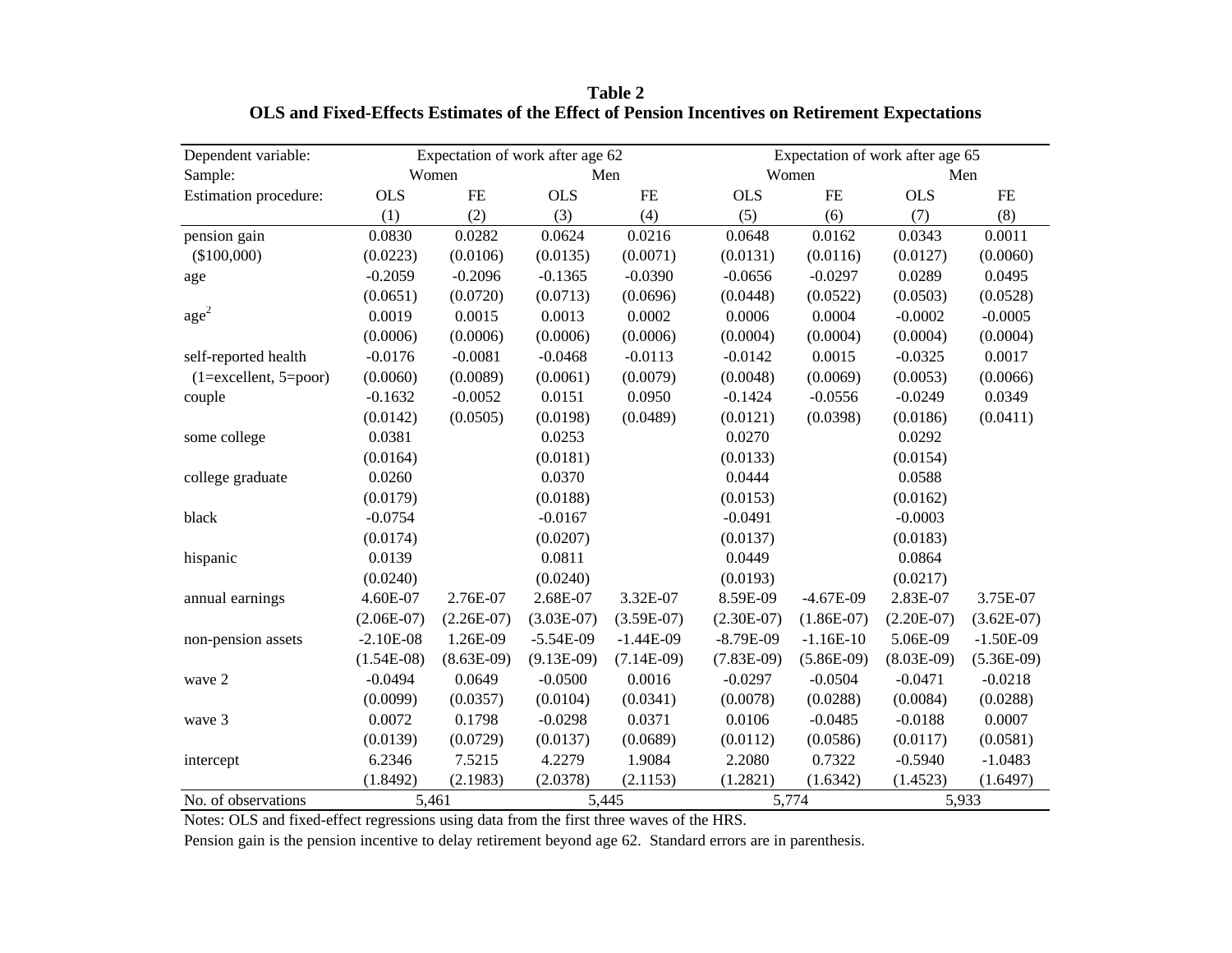# **Table 3 OLS and Fixed-Effects Estimates of the Effect of Alternative Pension Incentive Measures on Retirement Expectations**

| Dependent variable:                          | Expectation of work after age 62 |                  |                  |                  |  |  |
|----------------------------------------------|----------------------------------|------------------|------------------|------------------|--|--|
| Sample:                                      |                                  | Women            |                  | Men              |  |  |
| <b>Estimation procedure:</b>                 | <b>OLS</b>                       | FE               | <b>OLS</b>       | <b>FE</b>        |  |  |
|                                              | (1)                              | (2)              | (3)              | (4)              |  |  |
| pension gain $(\$100,000)$                   | 0.083<br>(0.022)                 | 0.028<br>(0.011) | 0.062<br>(0.014) | 0.022<br>(0.007) |  |  |
| pension and Social Security gain (\$100,000) | 0.072<br>(0.017)                 | 0.025<br>(0.010) | 0.059<br>(0.013) | 0.020<br>(0.007) |  |  |
| option value (000s)                          | 0.836<br>(0.055)                 | 0.249<br>(0.080) | 0.903<br>(0.055) | 0.237<br>(0.063) |  |  |
| Number of observations                       |                                  | 5,461            |                  | 5,445            |  |  |

Notes: OLS and fixed-effect regressions using data from the first three waves of the HRS.

Pension gain, Social Security gain and option value are measures of the pension incentive to delaying retirement beyond age 62. Each cell in the table represents a separate regression. Other controls are as in table 2. Standard errors are in parenthesis.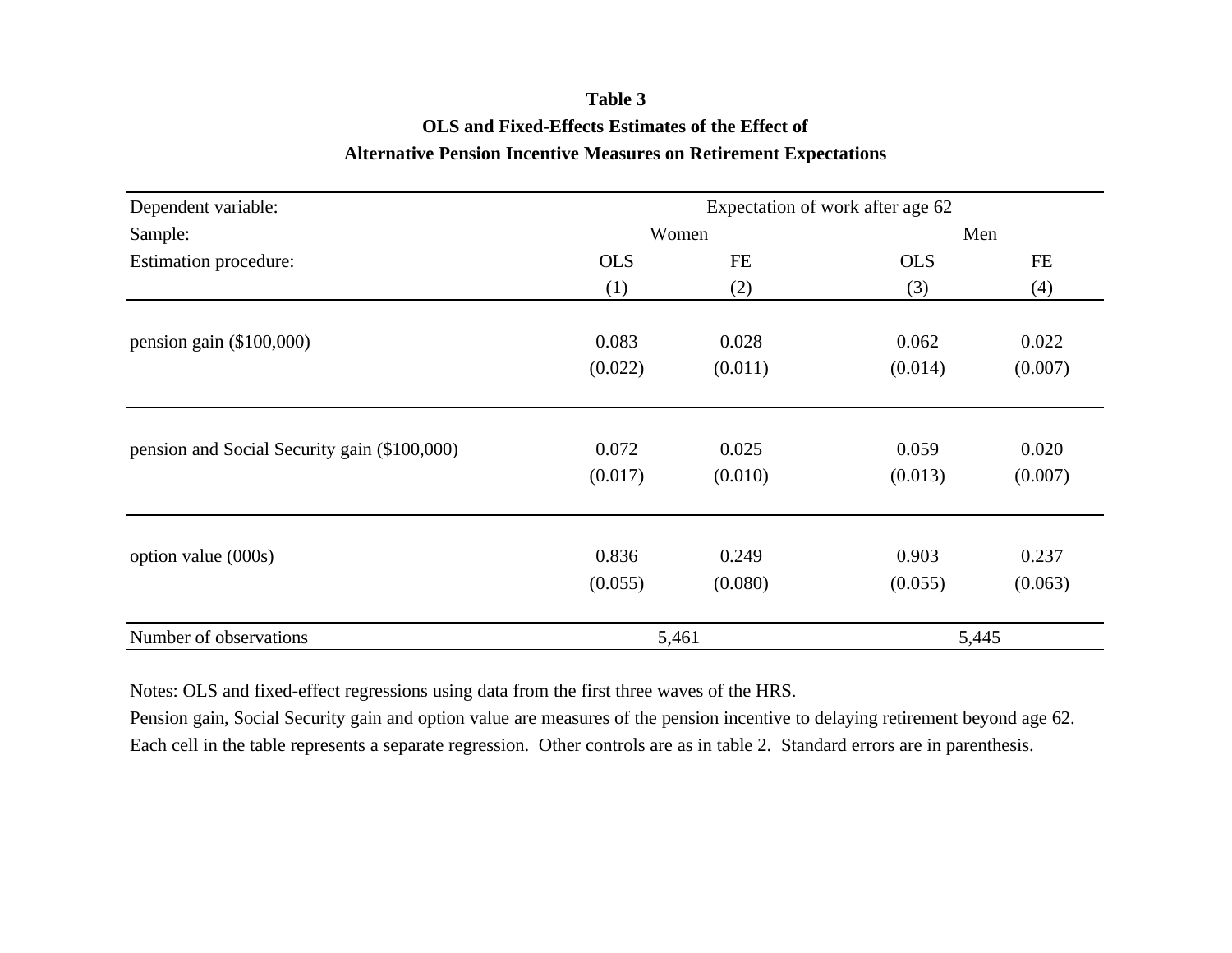| using Alternative Samples   |                  |                  |                  |                  |                  |                                  |                  |                  |                  |                  |                                    |                  |
|-----------------------------|------------------|------------------|------------------|------------------|------------------|----------------------------------|------------------|------------------|------------------|------------------|------------------------------------|------------------|
| Dependent variable:         |                  |                  |                  |                  |                  | Expectation of work after age 62 |                  |                  |                  |                  |                                    |                  |
| Sample:                     |                  |                  | Full sample      |                  |                  | Workers with a private pension   |                  |                  |                  |                  | Workers with a "change" in pension |                  |
|                             |                  | Women            |                  | Men              |                  | Women                            |                  | Men              |                  | Women            |                                    | Men              |
| Estimation procedure:       | <b>OLS</b>       | <b>FE</b>        | <b>OLS</b>       | FE               | <b>OLS</b>       | <b>FE</b>                        | <b>OLS</b>       | <b>FE</b>        | <b>OLS</b>       | <b>FE</b>        | <b>OLS</b>                         | FE               |
|                             | $\left(1\right)$ | (2)              | (3)              | (4)              | (5)              | (6)                              | (7)              | (8)              | (9)              | (10)             | (11)                               | (12)             |
| pension gain<br>(\$100,000) | 0.083<br>(0.022) | 0.028<br>(0.011) | 0.062<br>(0.014) | 0.022<br>(0.007) | 0.081<br>(0.022) | 0.030<br>(0.010)                 | 0.061<br>(0.012) | 0.022<br>(0.007) | 0.063<br>(0.023) | 0.019<br>(0.018) | 0.057<br>(0.001)                   | 0.024<br>(0.009) |

3,593

1,395

865

**Table 4 OLS and Fixed-Effects Estimates of the Effect of Pension Incentives on Retirement Expectations**

Notes: OLS and fixed-effect regressions using data from the first three waves of the HRS.

5,461 2,601 5,445

No. of observations

Pension gain is the pension incentive to delay retirement beyond age 62. Other controls are as in table 2. Standard errors are in parenthesis.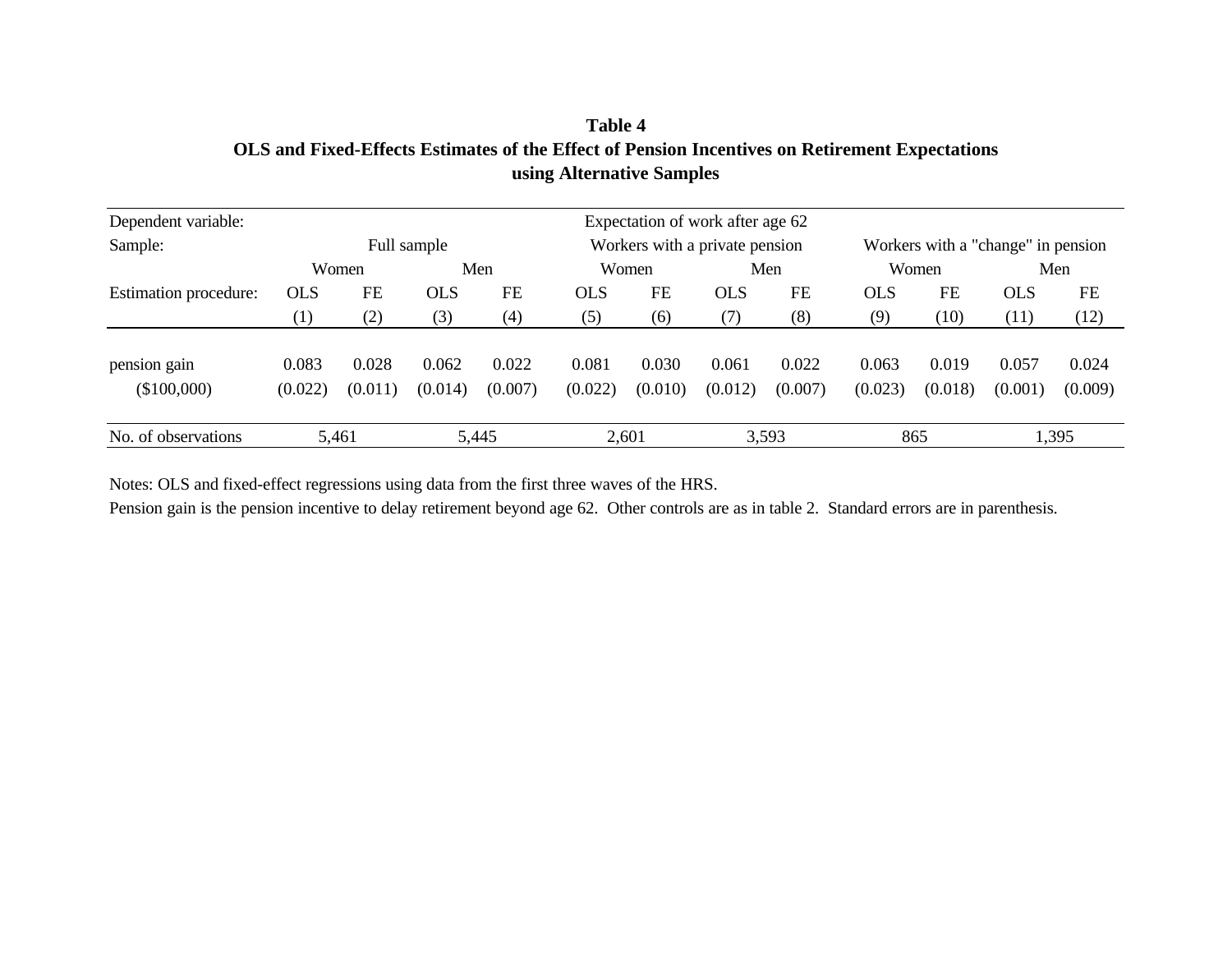## **Low Assets and Low Pension Wealth on Retirement Expectations Table 5 OLS and Fixed-Effects Estimates of the Effect of Pension Incentives,**

| Dependent variable:                          | Expectation of work after age 62 |         |            |         |  |  |
|----------------------------------------------|----------------------------------|---------|------------|---------|--|--|
| Sample:                                      |                                  | Women   |            | Men     |  |  |
| Estimation procedure:                        | <b>OLS</b>                       | FE      | <b>OLS</b> | FE      |  |  |
|                                              | (1)                              | (2)     | (3)        | (4)     |  |  |
|                                              |                                  |         |            |         |  |  |
| pension gain                                 | 0.072                            | 0.025   | 0.047      | 0.020   |  |  |
|                                              | (0.019)                          | (0.011) | (0.010)    | (0.007) |  |  |
| low assets                                   | 0.061                            | 0.045   | 0.059      | 0.052   |  |  |
|                                              | (0.017)                          | (0.024) | (0.019)    | (0.026) |  |  |
| low pension wealth upon retirement at age 62 | 0.119                            | 0.076   | 0.204      | 0.019   |  |  |
|                                              | (0.015)                          | (0.023) | (0.013)    | (0.019) |  |  |
| Number of observations                       | 5,461                            |         |            | 5,445   |  |  |

Notes: OLS and fixed-effect regressions using data from the first three waves of the HRS.

Pension gain is the pension incentive to delay retirement beyond age 62. Other controls are as in table 2. Standard errors are in parenthesis.